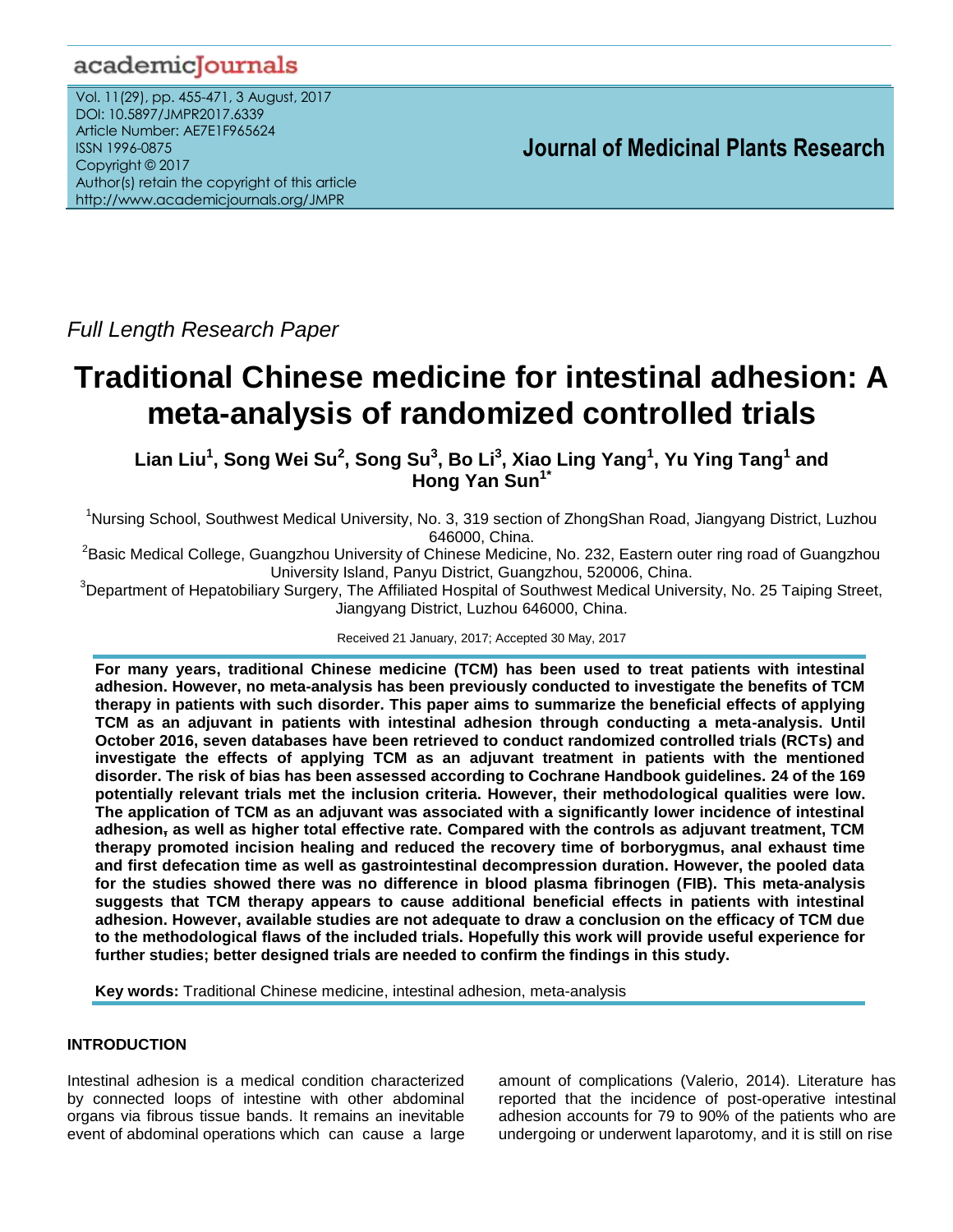(over 90%) (Valerio, 2014). Postsurgical adhesions are a principal factor that contributes to the increase in mortality and morbidities with operated patients, who may experience other related conditions such as lifethreatening ileus, chronic abdominal pelvic discomfort, chronic pelvic pain, infertility, dyspareunia, and intestinal obstruction, accounting for approximately 75% of all the cases (Ozogul et al., 1998). The pathological mechanism is associated with tissue ischemia, injury, and local overstimulated inflammatory response which are caused by foreign bodies and reduced fibrinolytic activity. The inflammatory response to surgical injury is thought to be one of the factors that result in the formation of adhesion because it leads to the decrease in gastrointestinal activities including contractile activity and gastrointestinal transit. Tumor necrosis factor alpha (TNF -α), interleukin (IL), transforming growth factor beta 1 (TGF-β1) and other cytokines play an important role in regulating the formation of adhesion, which follows the sequence of tissue inflammation, fibrin deposition, fibrin organization, collagen formation and maturation with the formation of adhesions (Singer et al., 1996a).

Injury, in any form, results in the depression of fibrinolytic activity by releasing the plasminogen activator inhibitors 1 and 2 (PAI1 and PAI2) from mesothelial, endothelial, and inflammatory cells. So medicines that interfere with fibrinolytic activity can cause adhesion formation at the fibrin organization phase. Whereas antiinflammatory drugs such as steroids can affect later phases and interfere with collagen formation. The mechanisms involved in this process were demonstrated to be secondary to their anti-inflammatory effects inhibition of fibroblast emigration, or depression of procollagen gene expression through the decreased transforming growth factor-beta (TGF-â) secretion (Murata et al., 2006; Singer et al., 1996b). In brief, researchers have identified the four main aspects of the methods to prevent intestinal adhesions formation:

1. Adoption of minimally invasive surgical procedures like laparoscopic surgery to reduce peritoneal trauma;

2. Prevention of fibrin formation with pharmacological agents, such as corticosteroids, heparin or tissue plasminogen activator, sodium hyaluronate, urokinase, application of anti-adhesive film modified chitosan (Murata et al., 2006; Singer et al., 1996b);

3. Reduction of the contact between organs and intraabdominal contents by using biodegradable barriers such as sodium hyaluronate (SHA), seprafilm, seprafilm antiadhesion film (Akyildiz et al., 2008);

4. Use of various biologically active substances such as intraoperative use of biological polysaccharide flushing

liquid. In order to avoid side effects, an ideal barrier should be biocompatible, biodegradable, and surgically easy to handle and should act locally. Unfortunately, only certain materials meet those requirements. Besides there exist no large prospective, randomized, double-blind human studies which can demonstrate their efficacy; 5. Some of them are only effective in the short term. Some have no impact on inflammation activity, while others have severe detrimental impacts (Akyildiz et al., 2008).

Therefore, the development of new available drugs to combat intestinal adhesion is of great clinical significance. For the past decades, physicians in Asia have accumulated a tremendous amount of knowledge and experiences in treating adhesive adhesion for decades. This shows that traditional Chinese medicine (TCM) can reduce the production, inflammatory factors and the effusion of fibrin, as well as increase the activity of plasminogen activators, which demonstrates sound effect in stimulating post operational gastrointestinal peristalsis and preventing the occurrence of post operational intestinal adhesion (Wang and Shao, 2010). Oral TCM, *in vitro* application of TCM, acupuncture or electroacupuncture point injection, and therapeutic TCM enema are performed as indicated, which have been perceived to be less expensive, safer, and more effective than conventional western therapies (Li et al., 2016). At present, no published meta-analysis has been previously done to the benefits of applying TCM as adjuvant treatment in patients with intestinal adhesion. Therefore, this meta-analysis is conducted to quantitatively summarize the add-on effect of TCM in patients with this condition on the basis of the available randomized controlled trials (RCTs).

#### **MATERIALS AND METHODS**

#### **Data sources and searches**

To identify relevant randomized clinical trials (RCTs), two reviewers (Lian Liu and Song Wei Su) have systematically searched the Medical Literature Analysis and Retrieval System Online (MEDLINE), Excerpta Medica data BASE (EMBASE), Cochrane Central Register, China National Knowledge Infrastructure Database, Chinese Scientific Journals Full Text Database, Wanfang Data Knowledge Service Platform, and the Chinese Biomedical Literature Service System with search keywords including - 'Traditional Chinese medicine' 'traditional Chinese herb' 'Chinese herb' 'TCM' 'herbal medicine' 'ointment' 'TCM enema' 'acupuncture', 'electro-acupuncture' 'intestinal adhesion,' and "randomized controlled trial," "RCT". In this study, papers dating from the earliest citation in the databases until August 2016 were included. The references of all the selected publications and reviews were manually searched for further relevant articles. Publication languages and types like conference proceedings,

\*Corresponding author. E-mail: sunhongyan234@163.com. Tel: 86-136-8820-6787.

Author(s) agree that this article remain permanently open access under the terms of the Creative Commons Attribution License 4.0 [International](http://creativecommons.org/licenses/by/4.0/deed.en_US) License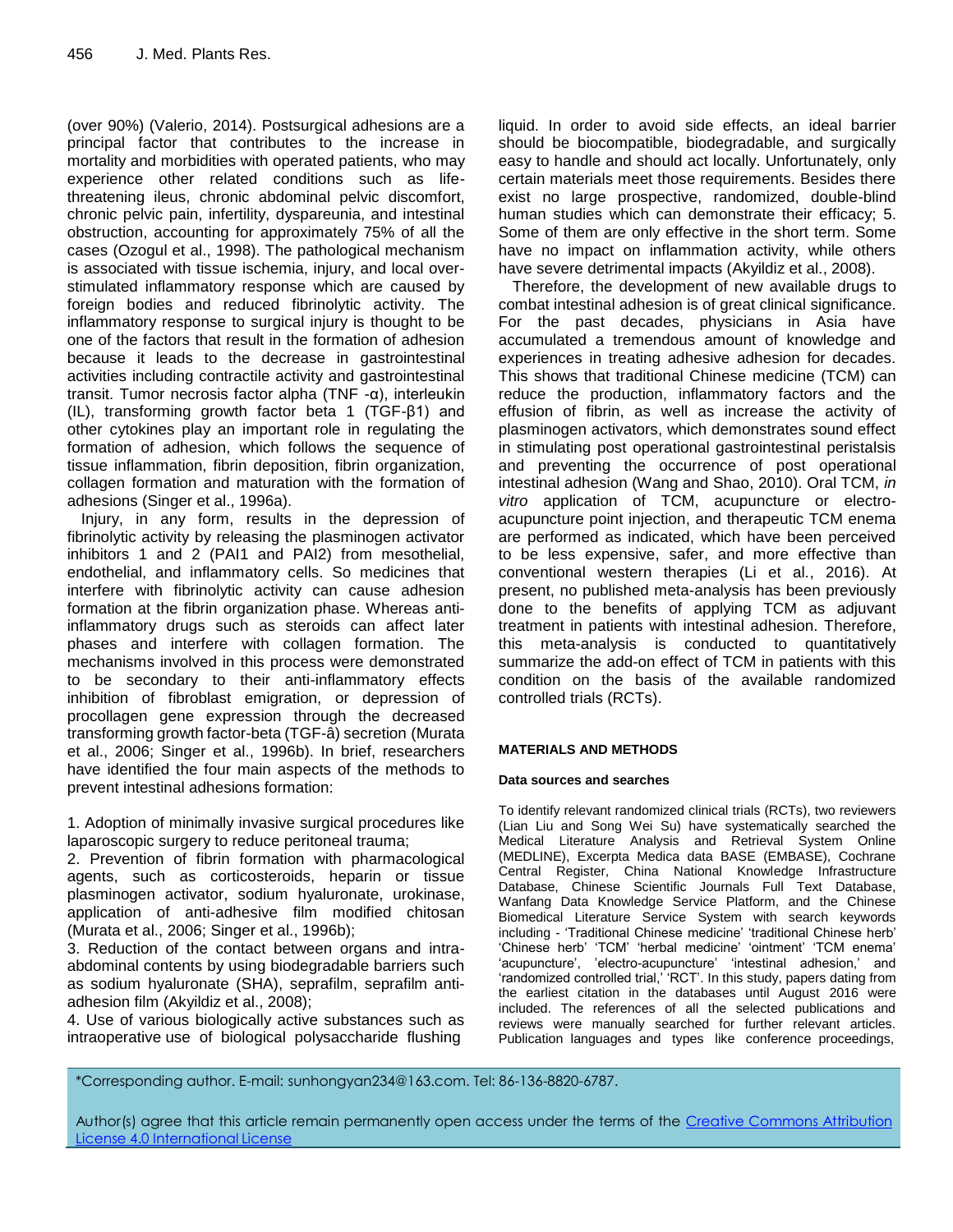

**Figure 1.** Summary of the literature identification and selection process. CNKI indicates the Chinese National Knowledge Infrastructure Database; CQVIP, the Chinese Scientific Journals Full Text Database; Sino Med, the Chinese Biomedical Literature Service System; TCM, traditional Chinese Medicine; RCTs, Randomized Clinical Trials.

abstract-only articles, and thesis were not limited as long as they met the inclusion criteria.

#### **Study selection**

#### *Studies*

RCTs were included. Trials were excluded if any of the following factors was identified:

- (1) Inadequate information relevant to evaluation rates;
- (2) Quasi-RCTs, non-RCTs, or randomized trials with false randomization methods;
- (3) Mixed interventions in the experimental group;
- (4) Researches of pharmacological mechanism of TCM;
- (5) Animal trials (Figure 1).

#### *Participants*

Patients diagnosed with intestinal adhesion based on any set of explicit criteria were included. Also peritoneal adhesion and intestinal adhesion obstructions were excluded. No limitations were set regarding the participant's age, gender, and surgical types or TCM application. The classification of the degree of intestinal

adhesion was governed by Nair"s standard 5-level classification (Nair et al., 1974): (1) Absence of intestinal adhesion (grade 0); (2) Intestinal adhesion of grade I, with an adhesion band observed between the bowels or between the bowel and the abdominal wall; (3) Intestinal adhesion of grade II, where two adhesion bands are observed; (4) Intestinal adhesion of grade III, where more than two adhesion bands are observed but the bowel is-not adherent to the abdominal wall; (5) Intestinal adhesion of grade IV in which the bowel is adherent to abdominal wall regardless of the number of adhesion bands.

#### *Interventions*

The focused experimental groups received any type of TCM therapy. No limitations had been set on dosages, formulations, routes of administration of TCM, or the types of conventional therapy.

The comparison of TCM with conventional therapy included nothing by mouth (NPO), maintaining the balance of electrolyte and acid-base, continuous gastrointestinal decompression, nutritional support and symptomatic treatment, intra peritoneal pharmacological treatment (medical chitosan and biological polysaccharide flushing liquid etc) and pharmacological treatment (antibiotics dexame thasone, immune potentiator and mosapride etc (Table 1).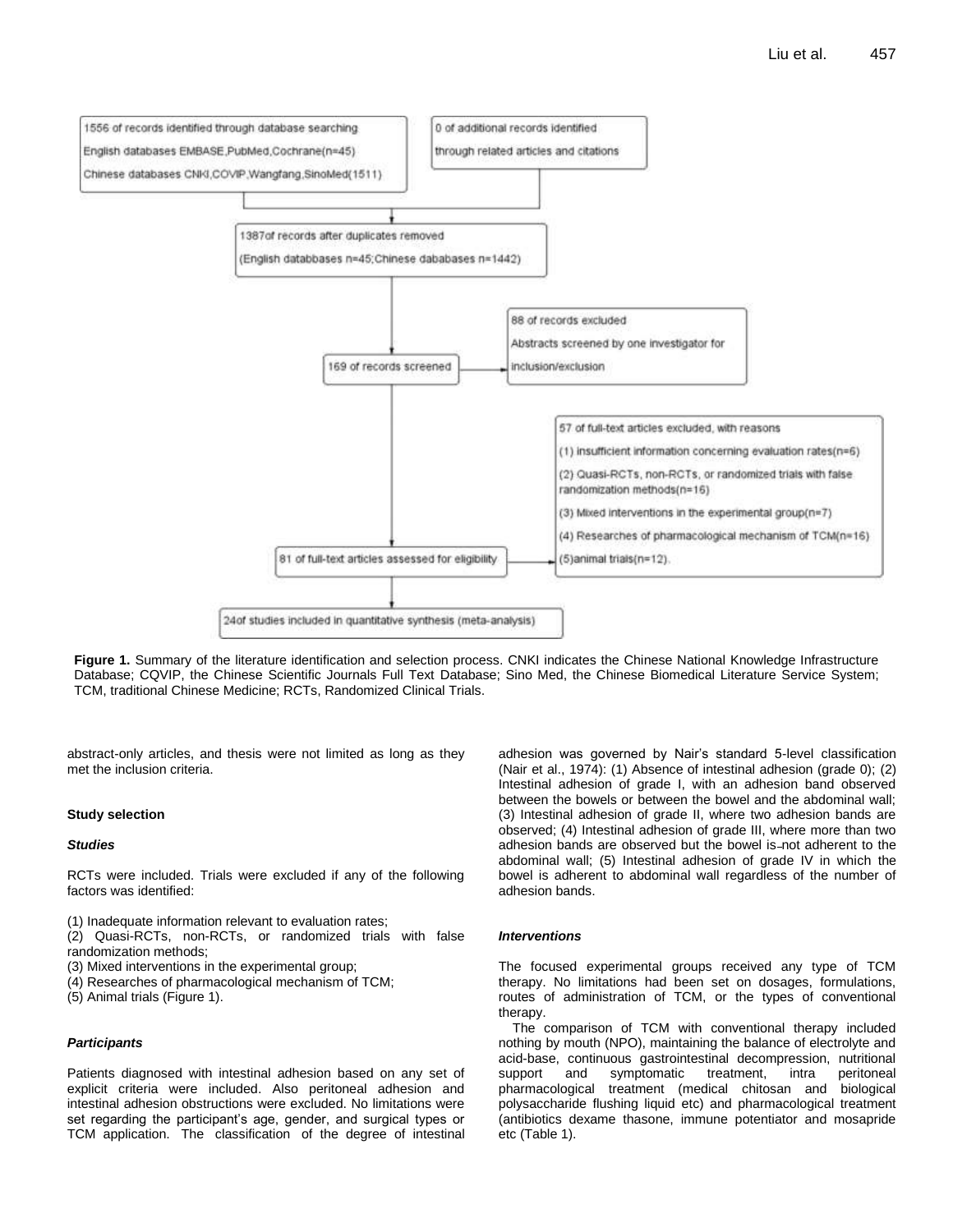# 458 J. Med. Plants Res.

**Table 1.** Basic characteristics of the included studies.

| <b>Study</b>                        | Sample<br>size<br>E/C | E/C<br>Gender:<br>(Male/Female)<br>Age E/C<br>(Mean ± SD) years                           | <b>Duration</b><br>experiments | оf | surgical procedures                                                                                                                                                                                                                                                                                                                                                                                                                   | Conventional western medicine TCM therapy of<br>Of control group                                                                                                                                                                                                                                                                          | experimental group                                                                                                                                                                                      | Main<br>outcomes             |
|-------------------------------------|-----------------------|-------------------------------------------------------------------------------------------|--------------------------------|----|---------------------------------------------------------------------------------------------------------------------------------------------------------------------------------------------------------------------------------------------------------------------------------------------------------------------------------------------------------------------------------------------------------------------------------------|-------------------------------------------------------------------------------------------------------------------------------------------------------------------------------------------------------------------------------------------------------------------------------------------------------------------------------------------|---------------------------------------------------------------------------------------------------------------------------------------------------------------------------------------------------------|------------------------------|
| GC<br>Wang<br>Shao<br>and<br>ML2010 | 40(24/16)             | Gender:E:16/8<br>C:10/6<br>Age:E:2-11<br>$C:5-10$                                         | 2004-2008                      |    | Pediatric abdominal surgery                                                                                                                                                                                                                                                                                                                                                                                                           | 1. Continuous gastrointestinal<br>decompression<br>2. Supportive therapy                                                                                                                                                                                                                                                                  | Salvia<br>Magnolia<br>mixture<br>stomach tube injection, 20<br>ml/time, at 4 h intervals                                                                                                                | (1)(3)(4)(6)                 |
| Li ZQ<br>et<br>al.,2016             | 96(48/48)             | Gender:E:26/22<br>C:20/28<br>Age:E:18-70<br>M=38.46<br>±2.57<br>$C:15-73M=37.58\pm2.64$ ; | 2008.6-2013.3                  |    | E: Appendicectomy 16, cesarean section 10,<br>hysterectomy 4, repair of gastrointestinal perforation<br>8, repair of abdominal viscera rupture 4, radical<br>$\overline{2}$<br>operation<br>for<br>colon<br>carcinoma<br>of<br>c:appendicectomy16,<br>6.<br>cesarean<br>section<br>hysterectomy 6, repair of gastrointestinal perforation<br>10, repair of abdominal viscera rupture 2, radical<br>operation for carcinoma of colon 4 | Dexamethasone0.5mg                                                                                                                                                                                                                                                                                                                        | 1. Xingqi Xiaozhi Decotion<br>Oral, 1 dose/day,<br>200<br>mL/time, 2 times/days<br>2. Acupuncture of zhusanli<br>point, at 3 days intervals, 15<br>day/course                                           | $\circled{2}$                |
| Zheng<br>YX2013                     | 81(42/39)             | Gender:E:25/17<br>C:26/13<br>Age:E:17-65M=37.1<br>C:16-70M=36.3                           | 2008.8-2010.8                  |    | Purulent appendicitis                                                                                                                                                                                                                                                                                                                                                                                                                 | Conventional western treatment                                                                                                                                                                                                                                                                                                            | External application of fresh<br>ginger on Shenque point at<br>0.3 cm thickness, 1 time/day,<br>7 days/course                                                                                           | (1)3(4)                      |
| Xie J 2014                          | 48(28/20)             | Gender:E:22/6<br>C:16/4<br>Age:E:57-79,M=68<br>$C:4-78.M=66$                              | 2012.1-2013.1                  |    | E:Abdominal<br>anterior<br>resection<br>of<br>rectum<br>(Dixon)24, abdominal perineal combined resection<br>retention anal sphincter surgery (Bacon) 4<br>C: Abdominal anterior resection of rectum<br>(Dixon)15, abdominal perineal combined resection<br>retention anal sphincter surgery(Bacon)5                                                                                                                                   | 1. Application of medical chitosan<br>and Biological polysaccharide<br>flushing liquid<br>2.NPO, Continuous<br>gastrointestinal decompression,<br>Nutritional support, Symptomatic<br>treatment<br>3. Maintain the electrolyte and<br>acid-base balance<br>4: Pharmacological treatment<br>(immunopotentiator, Thymalfasin,<br>mosapride) | 1. TCM retention enema,<br>200<br>ml/time, 2<br>enema.<br>times/day<br>2. External application of<br>same TCM<br>on shenque,<br>zhongwan, shangwan point,<br>30 min/time, 2 times/day, for<br>7-10 days | $\left( \overline{1}\right)$ |
| Chen M2014                          | 100(50/50)            | Gender:E:26/24<br>C:25/25<br>Age:E:18-68<br>$(45.10 \pm 21.10)$<br>C:20-70 (48.30±20.3    | 2011.4-2013.8                  |    | Suppurative appendicitis 33, simple appendicitis 25,<br>gangrenous appendicitis 13, perforated appendicitis<br>16, periappendicural abscess13                                                                                                                                                                                                                                                                                         | Conventional western treatment                                                                                                                                                                                                                                                                                                            | 1. Simo Decotion oral, 20<br>mL/time, 3 times/day<br>Acupuncture<br>2.<br>and<br>moxibustion on zhusanli,<br>shangjuxu, neiguan, gongsun,<br>zhongwan point 20 min/time,1<br>time/day                   | (1)3(4)                      |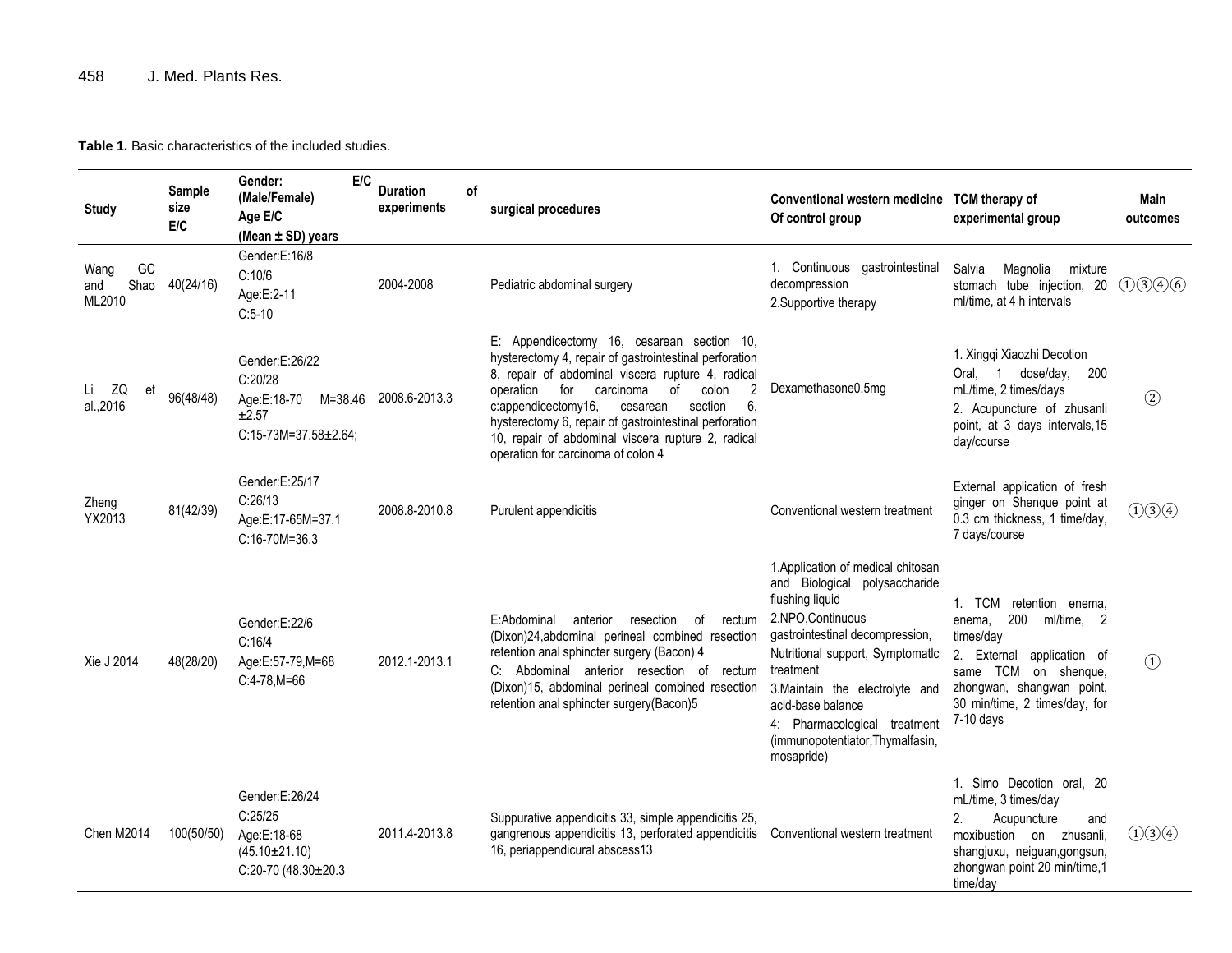| Yang SM et al.<br>2007        | 40(20/20)    | Gender:E:13/7<br>C:11/9<br>Age:E:48.24-14.6<br>C:47.94-11.4              | 2002.5-2005.5  | E: Adhesive intestinal obstruction 6,<br>subtotalgastrectomyanastomotic stenosis<br>2, Pyloric obstruction 1, gastroduodenal<br>perforation 1, ileocecus abscess 3,<br>choledocholithiasisstenosis of common<br>bile duct 7<br>C:Adhesive intestinal obstruction 8, pyloric<br>obstruction 2, lleocecus abscess 3,<br>choledocholithiasisstenosis of common<br>bile duct 7 | of<br>External<br>Application<br>1%sodium hyaluronate6mL                                                                                                                                                                                                                            | No.1<br>Chang<br>zhanlian<br>tablets 8 piece, No. 2<br>Chang zhanlian 8 piece, for<br>10 days, oralor Jejunum<br>built-in tube injection                                                                                                                                                                                                                                | (1)3(4)5(8)                  |
|-------------------------------|--------------|--------------------------------------------------------------------------|----------------|----------------------------------------------------------------------------------------------------------------------------------------------------------------------------------------------------------------------------------------------------------------------------------------------------------------------------------------------------------------------------|-------------------------------------------------------------------------------------------------------------------------------------------------------------------------------------------------------------------------------------------------------------------------------------|-------------------------------------------------------------------------------------------------------------------------------------------------------------------------------------------------------------------------------------------------------------------------------------------------------------------------------------------------------------------------|------------------------------|
| Liu WP2013                    | 58(31/27)    | $E:25-65M=42$<br>C:28-56M=40                                             | 2010.1-2012.1  | Abdominal operation                                                                                                                                                                                                                                                                                                                                                        | 1.NPO.<br>Continued<br>decompression<br>2. Maintain water, electrolyte<br>and acid-base balance<br>3. Total parenteral nutrition<br>support<br>4. Application of H <sub>2</sub> receptor<br>antagonists and somatostatin<br>ofantibiotics<br>5. Early use<br>,adrenalcortexhormones | Modified<br>Shaoyao<br>$\mathbf{1}$ .<br>decoction<br>oral, 100<br>ml/time, 2<br>times/day<br>2. High retention enema<br>300 ml/time, 35-38°C, 1<br>time/day, 5<br>h/time, 1<br>times/1 course, for 2-3<br>course, at 3 days intervals                                                                                                                                  | $\circled{2}$                |
| Lin CY<br>and<br>Zhang LY2012 | 253(137/116) | <b>NR</b>                                                                | 2008.1-2009.12 | Abdominal operation                                                                                                                                                                                                                                                                                                                                                        | Conventional<br>western<br>treatment                                                                                                                                                                                                                                                | External application of self-<br><b>TCM</b><br>developed<br>emplastrum on shenque<br>point 1-2 day/time                                                                                                                                                                                                                                                                 | $\left( \overline{1}\right)$ |
| He GZ et al.<br>2014          | 58(32/26)    | Gender:E:18/14<br>C:14/12<br>Age:18-59M=48.5±10.6<br>$C:21-57M=47.8+9.7$ | 2008.7-2011.12 | E: Gastric operation 3, appendix operation<br>7, biliary operation 6, colonic surgery 9,<br>pancreatic operation 2<br>C: Gynecological operation 3, gastric<br>operation 2, appendix operation 6, biliary<br>operation 5, colonic surgery 7, pancreatic<br>operation 3                                                                                                     | Conventional<br>western<br>treatment                                                                                                                                                                                                                                                | $\mathbf{1}$ .<br>Huoxuetongluoligitongbian<br>decotion<br>2<br>oral, 1<br>dose/day,<br>times/day<br>2. Acupuncture treatment<br>dachangyu,<br>on<br>zhusanli,<br>xiaochuangyu,<br>hegu, neiguan, xiajuxu,<br>zhongfu, xiafu points<br>3.External application of<br>Ligizhitongtongfu ointment<br>on shenque, zhusanli,<br>dachangyu, xiaochuangyu<br>point, 1 time/day | $\circled{2}$                |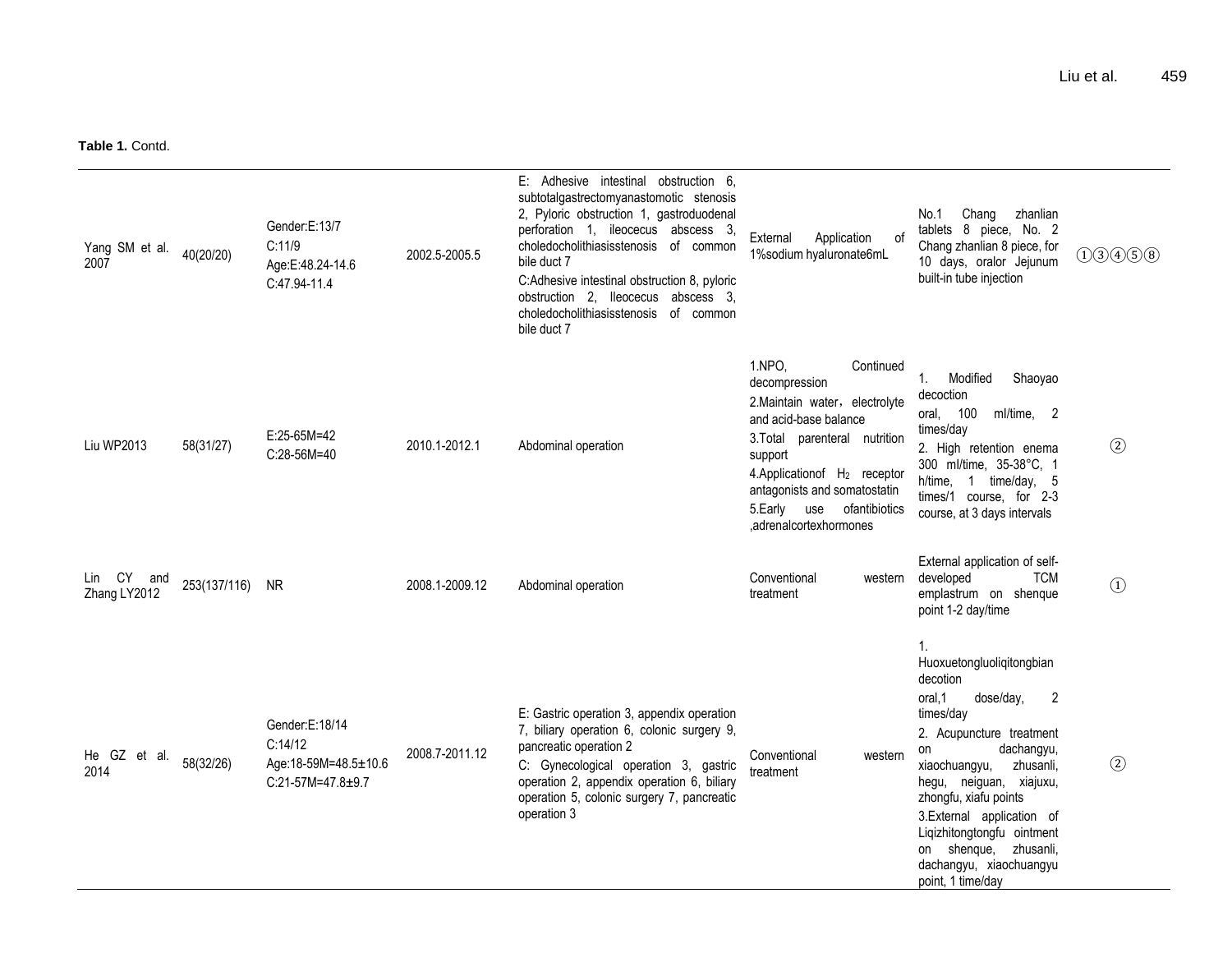| Tai PJ<br>et<br>al.2005 | 660(330/33<br>0) | Gender:E:210/120<br>C:185/145<br>13mouths-68<br>Age: 1-76             | 1991.8-2004.9                             | E:Appendicectomy102,<br>gastroduodenal<br>ulcer<br>perforation repair 65, subtotal gastrectomy 50,<br>cholecystectomy 42, partial intestinal resection 30,<br>repair of liver rupture 12, open reduction of<br>intussusception in infants 11, rectal carcinoma<br>mile's operation 14, severe acute pancreatitis by<br>membrane incision with peripancreatic catheter<br>drainage 3<br>c: Appendicectomy 100, astroduodenal<br>ulcer<br>perforation repair 65, subtotal gastrectomy 50,<br>cholecystectomy 42, partial intestinal resection 30,<br>repair of liver rupture 15, open reduction of<br>intussusception in infants 11, rectal carcinomamile's<br>operation16.<br>pancreatic<br>pseudocystinternal<br>drainage1 | 1. Conventional gastrointestinal<br>decompression<br>2.<br>Correcting<br>acid-base<br>imbalance                                                                                                                                                                                              | Modified dachenggi decoction<br>enema, 200 ml/dose, 50-100<br>ml/time, at 4 h intervals                                                                                                                       | $\circled{2}$                  |
|-------------------------|------------------|-----------------------------------------------------------------------|-------------------------------------------|----------------------------------------------------------------------------------------------------------------------------------------------------------------------------------------------------------------------------------------------------------------------------------------------------------------------------------------------------------------------------------------------------------------------------------------------------------------------------------------------------------------------------------------------------------------------------------------------------------------------------------------------------------------------------------------------------------------------------|----------------------------------------------------------------------------------------------------------------------------------------------------------------------------------------------------------------------------------------------------------------------------------------------|---------------------------------------------------------------------------------------------------------------------------------------------------------------------------------------------------------------|--------------------------------|
| Shi WR et<br>al.2001    | 60(30/30)        | 2000.1-2000.12                                                        | Gender:E:16/14<br>C:17/13<br>Age: 16 - 60 | E:appendicectomy 15, subtotal gastrectomy 2,<br>splenectomy 2, gastric perforation repair 4, repair of<br>jejunum perforation 1, surgical repair of liver rupture<br>2, cholecystectomy 4<br>C: Appendicectomy 14, subtotal gastrectomy 3,<br>splenectomy 3, gastric perforation repair 3, repair of<br>liver rupture 4,<br>cholecystectomy 3                                                                                                                                                                                                                                                                                                                                                                              | Conventional western treatment                                                                                                                                                                                                                                                               | Compound rhubarb sausage<br>water<br>250 ml/time, 30<br>enema,<br>min/time, 2 times/day                                                                                                                       | $\circled{4}$                  |
| Zhang<br>JQ<br>2015     | 74(37/37)        | Gender:E:25/12<br>27/10<br>$M=43.28 \pm 2.18$<br>$M = 44.68 \pm 2.48$ | 2012.7-2013.4                             | Resection of colorectal carcinoma                                                                                                                                                                                                                                                                                                                                                                                                                                                                                                                                                                                                                                                                                          | 1. external application of medical<br>chitosan on surgical incision and<br>intestinal wall<br>2. Enteral nutrition supportment,<br>gastrointestinal decompression<br>3.Correcting<br>acid-base<br>imbalance<br>4.Pharmacological<br>treatment(Antibiotics, immunopot<br>entiator, mosapride) | 1. TCM retention enema<br>Enema 400 ml/dose, 200<br>ml/time, 2 times/days<br>2. External application of the<br>same TCM on shenque,<br>zhongwan, shangwan point)<br>30 min/time, 2 times/days, for<br>2 weeks | $\circled{1}$                  |
| Lu WH 2013              | 304(202/10<br>2) | Gender:E:119/83<br>C:58/44<br>$E:13-78M=35+2$<br>$C:16-80M=36+3$      | 2009.6-2012.6                             | E:Chronic appendicitis 18, Simple appendicitis 38,<br>suppurative appendicitis 106<br>necrotizing<br>appendicitis 40, intestinal adhesion 13<br>C:chronic appendicitis 12, Simple appendicitis 15,<br>suppurative appendicitis 57, necrotizing appendicitis<br>18, Intestinal adhesion 11                                                                                                                                                                                                                                                                                                                                                                                                                                  | External application of medical<br>chitosan on surgical incision and<br>intestinal wall                                                                                                                                                                                                      | External<br>application<br>of<br>mirabilite on surgical site, 6<br>h/time                                                                                                                                     | $\textcircled{\scriptsize{1}}$ |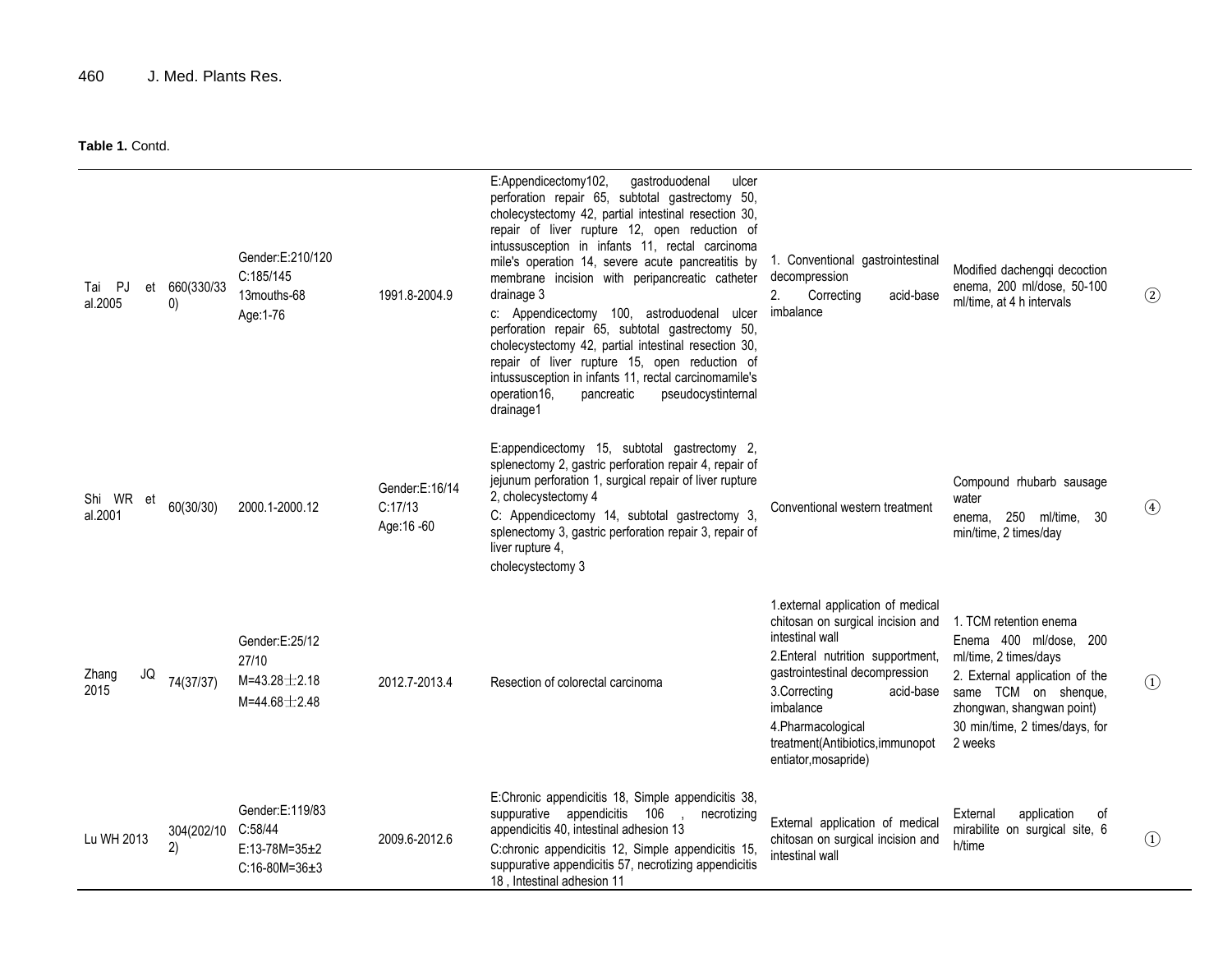| YH<br>Zhang<br>et<br>al.1999 | 396(188/20<br>8  | 1991.12-1997.5             | Gender:E:102/86<br>C:119/89<br>Age:E:18-65M=42.2<br>C:14-69M=44.7                      | E:Appendicitis 87, intestinal obstruction 34, gastric<br>perforation 14, gastroduodenal ulcer 9, acute<br>pancreatitis 8, cholelithiasis 31, intestinal perforation,<br>intestinal necrosis 5<br>C: Appendicitis 91, intestinal obstruction 33, gastric<br>perforation16, gastroduodenal ulcer 14, acute<br>pancreatitis 7, cholelithiasis 38, intestinal perforation,<br>intestinal necrosis 9                                                                                                                                                                    | Conventional western<br>treatment                                                                                         | TaozhiZhipu mixture<br>oral or by nasogastric tube,<br>30 ml/time, at 8 h intervals       | $\begin{array}{c} (2) (3) (4) (5) \\ \hline (7) \\ (8) \end{array}$ |
|------------------------------|------------------|----------------------------|----------------------------------------------------------------------------------------|--------------------------------------------------------------------------------------------------------------------------------------------------------------------------------------------------------------------------------------------------------------------------------------------------------------------------------------------------------------------------------------------------------------------------------------------------------------------------------------------------------------------------------------------------------------------|---------------------------------------------------------------------------------------------------------------------------|-------------------------------------------------------------------------------------------|---------------------------------------------------------------------|
| Su FC et al. 2000            | 178(87/91)       | 1991.12-1997.5             | Gender:E:52/35<br>C:56/35<br>Age:E:18-62M=43.6<br>C:14-63 M=45.7                       | E:Appendicitis 46, intestinal obstruction 11, gastric<br>perforation 4, acute necrotizing pancreatitis 1,<br>cholelithiasis 21, intestinal perforation, intestinal<br>necrosis 4<br>C: Appendicitis 55, intestinal obstruction 10, gastric<br>perforation 3, gastroduodenal ulcer 2, cholelithiasis<br>19, intestinal perforation, intestinal necrosis 2                                                                                                                                                                                                           | Conventional western<br>treatment                                                                                         | TaozhiZhipu mixture<br>oral or by nasogastric tube,<br>30 ml/time, at 8 h intervals       | (3)(4)(5)(7)                                                        |
| Wu Q 2014                    | 150(75/75)       | 2013.1-2013.12             | Gender:E:45/30<br>53/22<br>Age:E:26-<br>68M=39.0 $\pm$ 8.3<br>$C:26-$<br>68M=35.0±14.7 | E:Appendix operation 21, subtotal gastrectomy 56,<br>cholecystectomy 39, gynecologic surgery 34,<br>C: Appendix operation 21, subtotal gastrectomy 56,<br>Cholecystectomy 39, Gynecologic surgery 34                                                                                                                                                                                                                                                                                                                                                               | Conventional western<br>treatment                                                                                         | Xuefuzhuyu decoction add<br>modified dachengqi decoction<br>oral, 1 dose/day, 3 times/day | $\circled{2}$                                                       |
| Zhang JJ2006                 | 349(182/16<br>7) | 2000-2004                  | Gender:E:98/84<br>C:93/74<br>Age:E:7-73M=46.3<br>$C:2-80M=45.8$                        | Appendectomy 73, Upper gastrointestinal perforation<br>repair with abdominal cavity drainage 27, subtotal<br>gastrectomy 13, simple splenectomy7, exploratory<br>laparotomy 12, intestinal obstruction reduction 14,<br>cholecystectomy 23, Splenectomy 6, other operation<br>7.<br>C: Appendectomy 28, subtotal gastrectomy 15,<br>Upper gastrointestinal perforation repair 13, Left<br>hemicolectomy 15, cholecystectomy10, Intestinal<br>obstruction reduction17, enterectomy18, Removal of<br>metallic foreign body 13, splenectomy 13, other<br>operation 25 | Conventional western<br>treatment                                                                                         | Simodecotion<br>oral or by gastric tube 100<br>Ml/time, 2 times/day, for 1-2<br>weeks     | $\Omega$                                                            |
| Lin ZG and Zhou<br>WJ 2008   |                  | 145(/78/67) 2005.1-2007.11 | Gender:E:48/30<br>C:37/30<br>Age:E:9-82<br>$C:11-78$                                   | E: Appendicectomy 30, cholecystectomy 19, subtotal<br>gastrectomy 4, reduction of intestinal obstruction 10,<br>splenectomy 3, exploratory laparotomy 12<br>C: Appendicectomy 24, cholecystectomy 20, subtotal<br>gastrectomy 2, intestinal obstruction reduction 9,<br>splenectomy 2, exploratory laparotomy 10                                                                                                                                                                                                                                                   | NPO,<br>-1.<br>gastrointestinal<br>decompression<br>2. Fluid replacement<br>3. Antibiotic application<br>and energy boost | Simodecotion<br>oral or by gastric tube 100<br>ml/time, 2 times/day, for 1-2<br>weeks     | $\circled{2}$                                                       |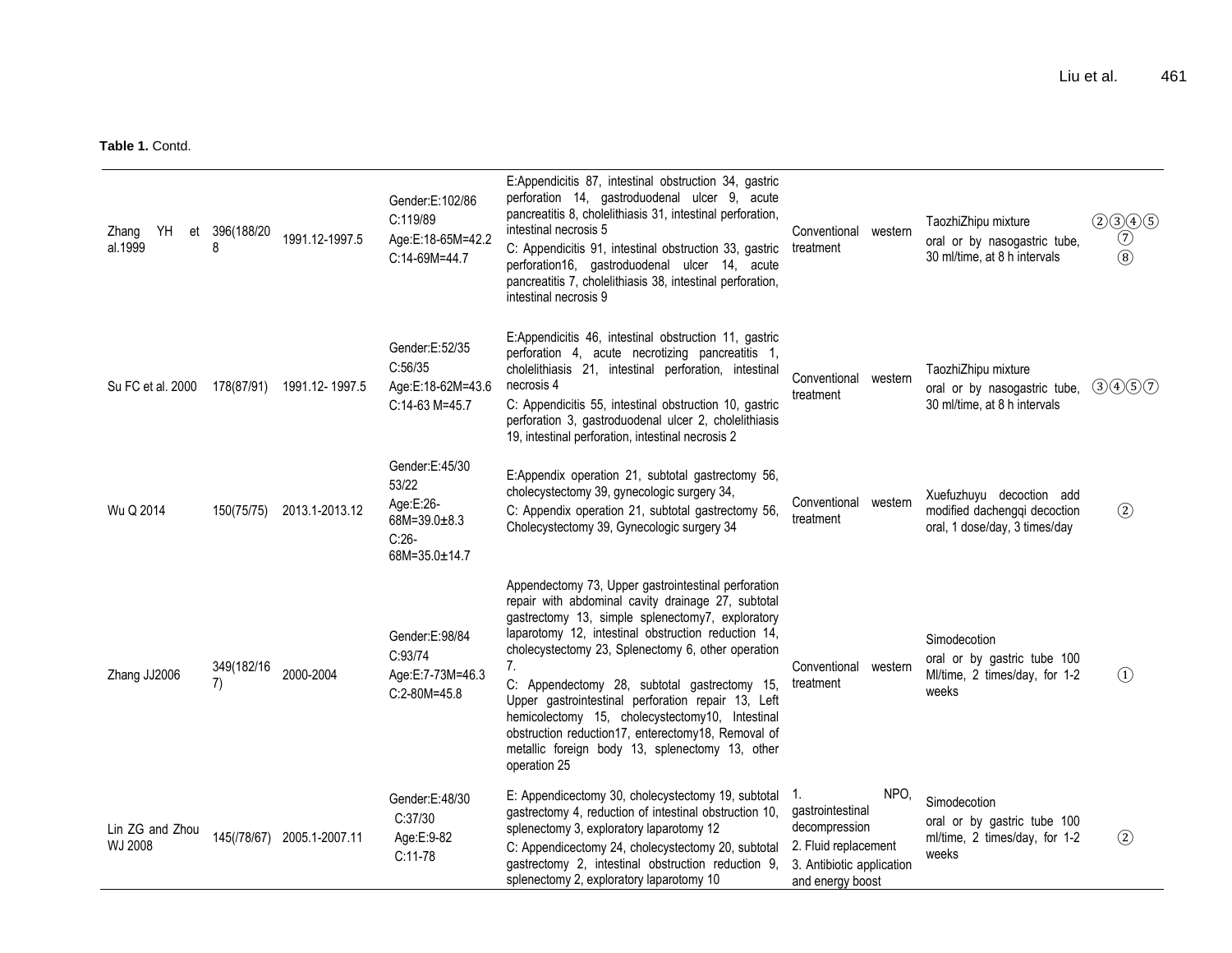| Lin XM et al.<br>2000 | 60(30/30)        | 1999.3-1999.10                                                                                    | Gender:E:18/12<br>C:20/10<br>Age:E3d-15<br>$C:2d-17$                                            | Abdominal operation                                                                                                                                                      | Conventional western<br>treatment                                                                                                                               | Simodecotion<br>oral, at 6 h intervals, for 5-7<br>days                                                                                                      | (1)3(4)5      |
|-----------------------|------------------|---------------------------------------------------------------------------------------------------|-------------------------------------------------------------------------------------------------|--------------------------------------------------------------------------------------------------------------------------------------------------------------------------|-----------------------------------------------------------------------------------------------------------------------------------------------------------------|--------------------------------------------------------------------------------------------------------------------------------------------------------------|---------------|
| Yu SW 2015            | 90(45/45)        | 2014.2-2015.2                                                                                     | Gender:E:29/16<br>C:30/15<br>Age:E:1-14<br>$M = 5.2 \pm 1.1$<br>$C:1.2-14$<br>$M = 5.9 \pm 1.3$ | Appendicitis 8,<br>-9.<br>E:<br>intestinal necrosis<br>choledochocyst 11, volvulus 17,<br>C: Appendicitis 7, intestinal necrosis 10,<br>choledochus cyst 10, volvulus 18 | 1. Reasonable diet<br>2.<br>Oral belladonna<br>Tablets10<br>mg,3<br>times/d.<br>14 days/course                                                                  | 1. Xuefuzhuyu<br>decotion<br>combined with<br>modified<br>dachengqi decoction<br>2. Oral, 1 dose/day,<br>retention enema, 150-200<br>ml/time, 14 days/course | $\circled{2}$ |
| Zhang H2009           | 228(114/11<br>4) | 2005.1-2008.1                                                                                     | <b>NR</b>                                                                                       | Abdominal operation                                                                                                                                                      | 1. Application<br>οf<br>antibiotics<br>2.Nutritional support                                                                                                    | ZhiPu<br>hollow<br>type<br>suppositories<br>200<br>retention<br>enema<br>ml/time, 30<br>min/time, 1<br>time/days                                             | $\circled{2}$ |
| Li PF2014             | 60(30/30)        | 2012.6-2013.6                                                                                     | Gender:E:14/16<br>C:15/15<br>Age: 16-54<br>$E:M=36.37\pm15.02$<br>$C:M=38.23\pm14.40$           | Acute supportive appendicitis                                                                                                                                            | Semi-recumbent<br>$1_{\cdot}$<br>position,<br>encourageearly<br>ambulation<br>2. Anti-inflammatory<br>rehydration<br>3. Symptomatic and<br>supportive treatment | Electro-acupuncture<br>on<br>Tianshu,<br>Zhongwan,<br>Shangjuxu, Zusanli points<br>voltage6-9V, 30 min/time, 1<br>time/days, for 2 days                      | (1)3(4)5      |
| Ye BZ 2015            | 80(40/40)        | Gender:E:23/17<br>C:22/18<br>Age:E:19-68M<br>$(43.26 \pm 10.82)$<br>$C:21-69$ (44.89 $\pm$ 11.03) | $= 2012.3 - 2013.3$                                                                             | Postoperative suppurative appendicitis                                                                                                                                   | Anti-infective<br>1.<br>therapy<br>2. Fluid replacement<br>3. Nutritional support                                                                               | Self-made<br>traditional<br>Chinese medicine (TCM)<br>enema oral, 250 ml/time                                                                                | (1)36         |
| Zhang X2015           | 150(75/75)       | Gender:E:40/35<br>C:42/33<br>Age:E:18-66<br>$M = 45.5 \pm 3.4$<br>$C:19-66M=44.9\pm2.7$           | 2011.1-2013.1                                                                                   | Е:<br>Appendicitis perforated appendicitis 55,<br>purulent appendicitis 45<br>Perforated<br>52,<br>C: I<br>appendicitis<br>purulent<br>appendicitis 48                   | 1.Anti-infective<br>therapy<br>2. Fluid replacement<br>3. Nutritional support<br>4. Analgesic therapy                                                           | abdominal<br>Severe<br>pain:<br>Huang qi jian zhong<br>decotion oral, 1 dose/days, 2<br>times/days for 1 mouths                                              | (2)3(4)6      |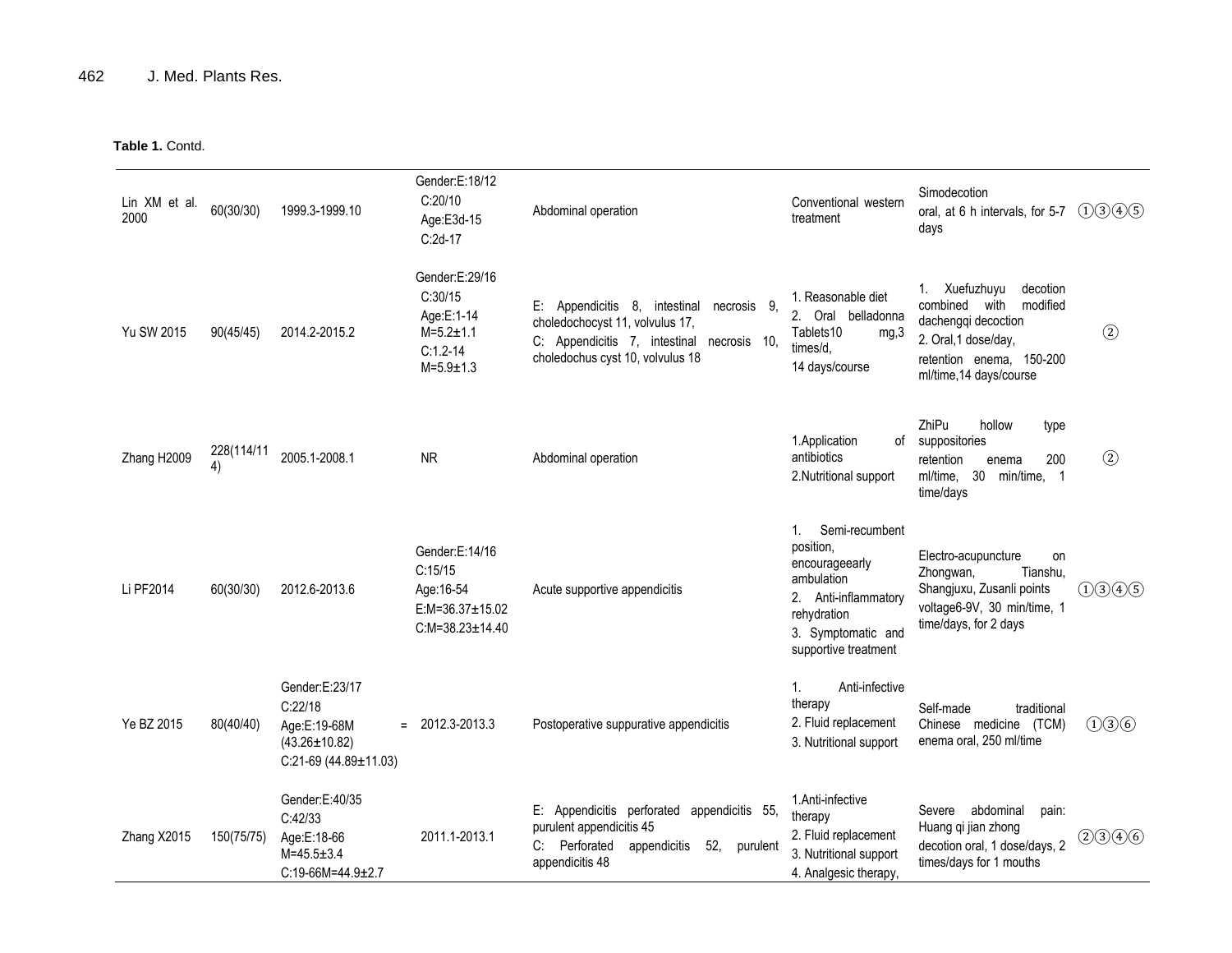#### *Control group treatments*

Control groups were defined as patients who received any type of conventional western therapy for intestinal adhesion, instead of TCM treatments.

#### *Outcome measures*

The primary outcomes that were taken into in this study were the incidence of intestinal adhesion, the total effective rates after intervention for the duration of treatment and the recovery of gastrointestinal function which was defined as the recovery time of borborygmic, anal exhaust time and anal defecation time by clinical evaluation. Two reviewers also evaluated the average time of incision healing, the termination time of gastrointestinal decompression and blood plasma fibrinogen (FIB) as secondary outcomes.

#### *Data extraction*

Two reviewers extracted data independently in a predefined data extraction form. Disagreements were resolved by discussion and consensus with a third reviewer. The extracted data included the first author; study characteristics; participant characteristics (that is, mean age, gender, sample size, surgical procedures, and systemic therapy); the therapy of the experimental and control group treatments; measured outcomes. For studies with insufficient information, the reviewers contacted the primary authors, when possible, to acquire and verify the data.

#### *Risk of bias assessment*

Two independent authors-assessed the risk of bias in each study via the tool named cochrane risk of bias (Higgins et al., 2011) (Figure 2).

#### *Data synthesis and analyses*

In case of meta-analysis, the total effective rates of dichotomous data were pooled by using risk ratios (RRs). All statistical analyses were performed via Review Manager 5.3.1 software (Cochrane Community, London, United Kingdom). The results were compared to tell the differences between experimental and control groups. Cochrane's  $\chi^2$  and  $I^2$  tests were used to assess the degree of heterogeneity between studies. In the  $\chi^2$  and  $I^2$  tests, there was considerable heterogeneity for P values less than 0.10 or  $I^2$  value above 50% respectively (Higgins et al., 2011). In this case, a random-effects model was used to compute the global RR, MD or SMD. Otherwise, with P values greater than 0.10 and  $I^2$  less than 50%. The between-study heterogeneity was not substantial, and the fixed-effect models were suitable. Clinical heterogeneity was assessed by reviewing the differences in the distribution of participants' characteristics among trials (that is, age, gender, and duration of disorder and surgical procedures, TCM formulas).

#### **RESULTS**

#### **Study selection**

From a total of 169 titles, the full text of 24 potentially relevant studies was reviewed to confirm their eligibility.

Among these 169 studies, 88 were excluded, including insufficient information relevant to evaluation rates (n=6), quasi-RCTs, non-RCTs, or randomized trials with false randomization methods (n=16), mixed interventions in the experimental group (n=7), and researches of pharmacological mechanism of TCM (n=16), animal trials  $(n=12)$ .

#### **Study characteristics**

All the 24 trials included in this study were published in Chinese. A total of 3758 participants were included in these trials, with 1955 and 1803 in the experimental and control groups respectively. The sample sizes of these trials ranged from 40 (Wang and Shao, 2010) to 660 (Tai et al., 2005). No trial was reported on adverse events (Table 1). The components and suppliers of the TCM referred in each trial varied from each other. The most common form of internal TCM, applied in 18 trials, was decotion, including Salvia Magnolia mixture (Wang and Shao, 2010), Xingqi Xiaozhi Decotion (Li, 2016), Huangqi, Jianzhong Decotion (Zhang, 2015), Dahuang Mudanpi Decotion (Zhang, 2015), Dachengqi Decoction (Wu and Li, 2014; Yu, 2015), Simo Decotion (Chen, 2014; Zhang, 2006; Lin and Zhou, 2008; Lin et al., 2000), Shaoyao decoction (Liu, 2013), Huoxuetongluoliqitongbian decotion (He et al., 2014), TaozhiZhipu mixture (Zhang, 1999) (Su et al., 2000), Xuefuzhuyu decoction (Wu and Li, 2014; Yu, 2015), ZhiPu hollow type suppositories (Zhang, 2009), other forms of TCM used in clinical trials were acupuncture (Li et al., 2016) and electro-acupuncture (Li, 2014), Chineseherb Enema in 8 trials (He et al., 2014; Liu, 2013; Xie et al., 2014; Shi et al., 2011; Tai et al., 2005; Ye, 2015; Zhang, 2015; Zhang, 2015), external application of TCM on Shenque or other points in 6 trial (He, 2014; Lu, 2013; Lin and Zhang, 2012; Xie et al., 2014; Zhang, 2015; Zheng et al., 2013), and oral TCM tablets in one trial (Yang et al., 2007) (Table 1). The most common and representative components used were Rhubarb, Rhizoma Coptidis, Rhizoma Chuanxiong, Cortex Moutan, Salvia miltiorrhiza, mirabilite, Radix curcumae, Fructus Aurantiilmmaturus, etteen alustas Rhizomacyperi,

Astragalusmembranaceus etc (Table 1).

#### **Risks of bias assessment**

The methodological qualities of all the included trials were poor (Figure 2). Although all these trials had reported randomization, only three trails adequately depicted the randomization method: one through throwing dice (Li et al., 2016), one with a random number table (Zheng et al., 2013), and another one with operation time sequence number (Yang et al., 2007). Moreover, none of the studies reported information such as the allocation concealment or blinding of participants as well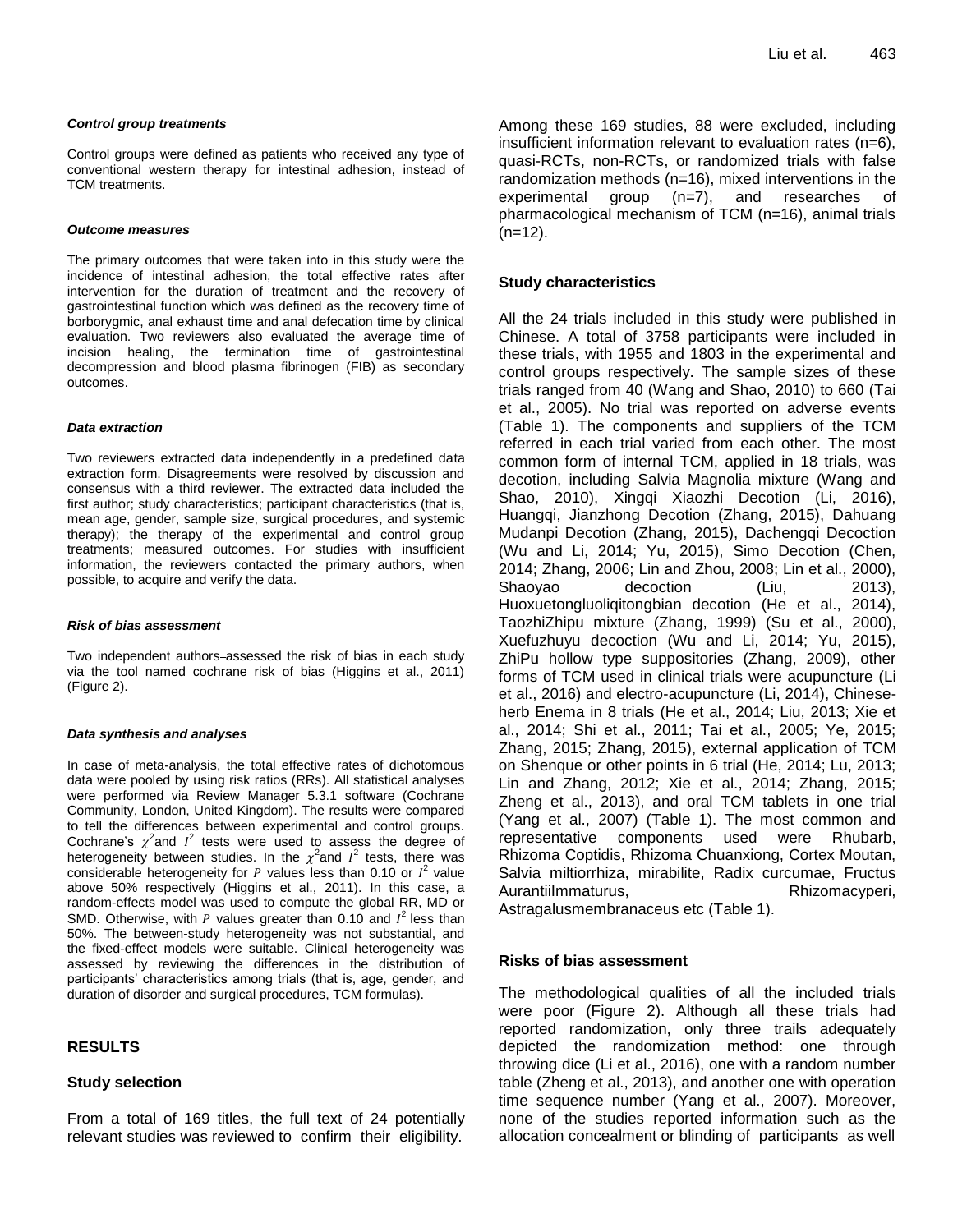|                                                                                                  | <b>Experimental</b> |       | Control        |              | Weight | <b>Risk Ratio</b>   |  |
|--------------------------------------------------------------------------------------------------|---------------------|-------|----------------|--------------|--------|---------------------|--|
| <b>Study or Subgroup</b>                                                                         | <b>Event</b>        | Total | Event          | <b>Total</b> |        | M-H, Random, 95%CI  |  |
| <b>Chen M2014</b>                                                                                | 9                   | 50    | 43             | 50           | 16.8%  | $0.21$ [0.11, 0.38] |  |
| Li PF2014                                                                                        | 2                   | 30    | 8              | 30           | 2.8%   | $0.25$ [0.06, 1.08] |  |
| Lin CY and Zhang LY2012                                                                          | 6                   | 137   | 11             | 116          | 6.6%   | $0.46$ [0.18, 1.21] |  |
| Lin $XM$ et al. $2000$                                                                           | $\Omega$            | 30    | 3              | 30           | 0.7%   | $0.14$ [0.01, 2.65] |  |
| Lu WH 2013                                                                                       | 13                  | 202   | 11             | 102          | 10.4%  | $0.60$ [0.28, 1.28] |  |
| Wang GC and Shao ML2010                                                                          |                     | 24    | 3              | 16           | 1.3%   | $0.22$ [0.03, 1.95] |  |
| Xie J 2014                                                                                       | $\Omega$            | 28    | $\overline{c}$ | 20           | 0.7%   | $0.14$ [0.01, 2.86] |  |
| Yang SM et al.2007                                                                               | 4                   | 20    | 16             | 20           | 7.5%   | $0.25$ [0.10, 0.62] |  |
| Ye BZ 2015                                                                                       | 3                   | 40    | 11             | 40           | 4.2%   | $0.27$ [0.08, 0.90] |  |
| Zhang JJ2006                                                                                     | 29                  | 182   | 75             | 167          | 43.7%  | $0.35$ [0.24, 0.52] |  |
| Zhang JQ 2015                                                                                    | $\Omega$            | 37    | $\overline{4}$ | 37           | 0.7%   | $0.11$ [0.01, 1.99] |  |
| Zheng YX2013                                                                                     | 4                   | 42    | 7              | 39           | 4.6%   | $0.53$ [0.17, 1.67] |  |
| Total (95% CI)                                                                                   |                     | 822   |                | 667          | 100.0% | $0.33$ [0.26, 0.42] |  |
| <b>Total events</b>                                                                              | 71                  |       | 194            |              |        |                     |  |
| Heterogeneity: Tau <sup>2</sup> = 0.00; Chi <sup>2</sup> = 7.66, df = 11 (P = 0.74); $I^2 = 0\%$ |                     |       |                |              |        |                     |  |
| Test for overall effect: $Z = 8.81$ (P < 0.00001)                                                |                     |       |                |              |        |                     |  |

**Table 2.** Meta-analysis of incidence of intestinal adhesion of TCM versus conventional therapy.



**Figure 2.** Risk of bias graph.

as study personnel; none reported the details of the blinding of outcome assessment. All the relevant trials did not address incomplete outcome data and selective reporting. No other biases were found and high risk bias was not present in these trials; however, considering their poor methodological quality, it was determined that an unclear risk of bias should be given to all the included trials.

#### **Primary outcomes**

# *Incidence of intestinal adhesion*

12 studies contained 1489 subjects (882 in experimental

groups and 667 in the control groups). All subjects from the two groups adopted basic intervention strategies. The pool of the results from these trials showed there existed a great difference in the incidence of intestinal adhesion between the TCM and conventional therapy groups (RR = 0.33, 95% confidence interval [CI]=0.26, 0.42, and *P* < 0.00001) using the fixed-effects model (Heterogeneity: P  $= 0.74$ ,  $I^2 = 0\%$  (Table 2).

#### *Total effectiveness rates*

Eleven studies contained 2015 subjects (1009 in experimental groups and 841 in the control groups. Results of meta-analysis which adopted the random-effects model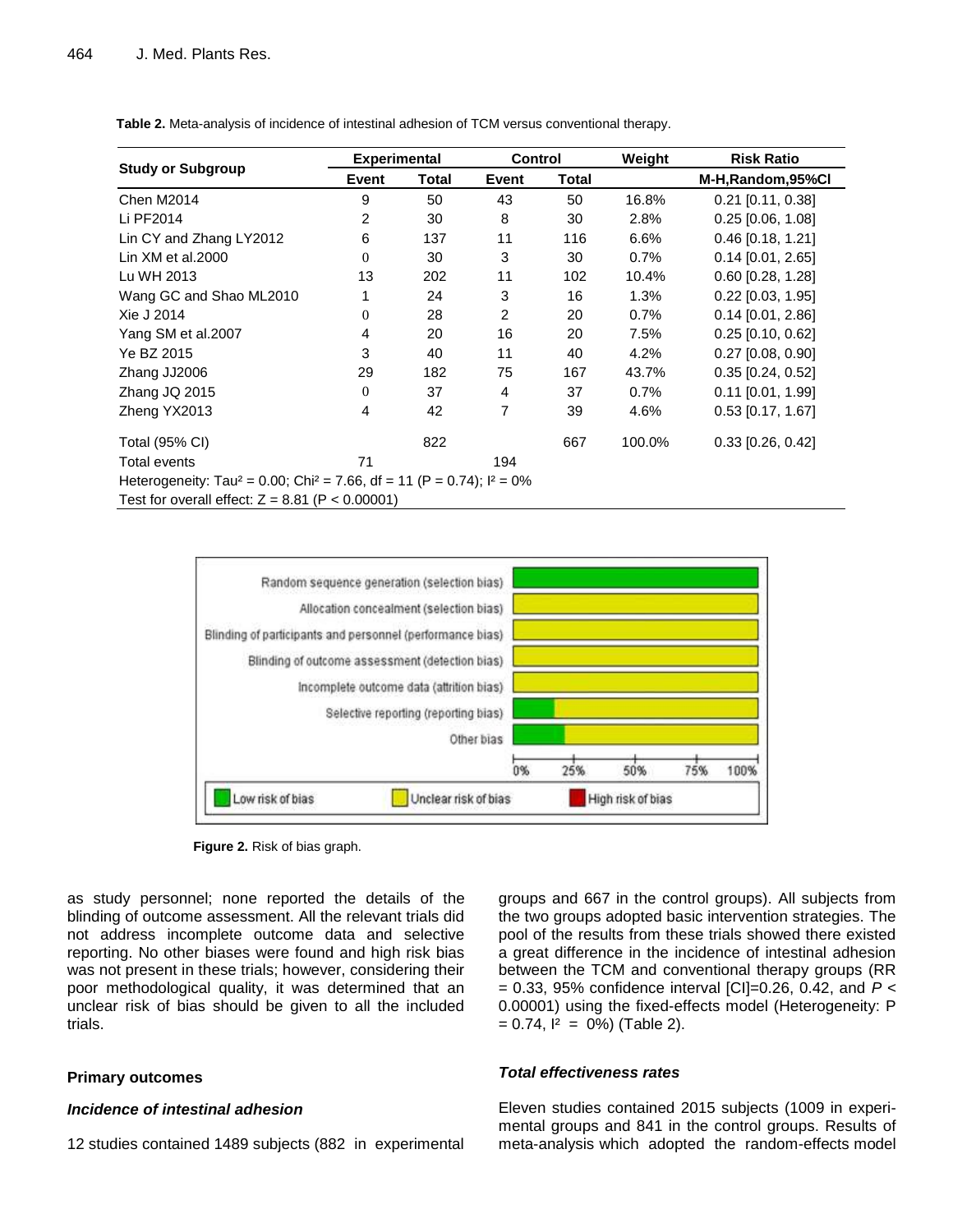**Study or Subgroup Experimental Control**<br> **Event Total Event Total Weight Risk Ratio Event Total Event Total M-H,Random,95%Cl** Chen M2014 9 50 43 50 16.8% 0.21 [0.11, 0.38] Li PF2014 2 30 8 30 2.8% 0.25 [0.06, 1.08] Lin CY and Zhang LY2012 6 137 11 16 6.6% 0.46 [0.18, 1.21] Lin XM et al.2000 0 0 30 30 30 0.7% 0.14 [0.01, 2.65] Lu WH 2013 202 11 102 10.4% 0.60 [0.28, 1.28] Wang GC and Shao ML2010 1 24 3 16 1.3% 0.22 [0.03, 1.95] Xie J 2014 20 28 2 20 0.7% 0.14 [0.01, 2.86] Yang SM et al.2007 **4** 20 16 20 7.5% 0.25 [0.10, 0.62] Ye BZ 2015 3 40 11 40 4.2% 0.27 [0.08, 0.90] Zhang JJ2006 29 182 75 167 43.7% 0.35 [0.24, 0.52] Zhang JQ 2015 0 37 4 37 0.7% 0.11 [0.01, 1.99] Zheng YX2013 4 42 7 39 4.6% 0.53 [0.17, 1.67] Total (95% CI) 667 100.0% 0.33 [0.26, 0.42] 667 100.0% 0.33 [0.26, 0.42] Total events **71** 194 Heterogeneity: Tau<sup>2</sup> = 0.00; Chi<sup>2</sup> = 7.66, df = 11 (P = 0.74);  $I^2 = 0\%$ Test for overall effect:  $Z = 8.81$  (P < 0.00001)

**Table 3.** Meta-analysis of incidence of intestinal adhesion of TCM versus conventional therapy.

**Table 4.** Forest plot of comparison: Total effective rates.

|                                                   |                                                                                                       | <b>Experimental</b> |              |       | Control   |              |         | <b>Mean Difference</b>         |  |
|---------------------------------------------------|-------------------------------------------------------------------------------------------------------|---------------------|--------------|-------|-----------|--------------|---------|--------------------------------|--|
| <b>Study or Subgroup</b>                          | Mean                                                                                                  | <b>SD</b>           | <b>Total</b> | Mean  | <b>SD</b> | <b>Total</b> | Weight  | IV, Random, 95%Cl              |  |
| <b>Chen M2014</b>                                 | 23.1                                                                                                  | 9.8                 | 50           | 35.1  | 15.3      | 50           | 8.6%    | $-12.00[17.04,-6.96]$          |  |
| Li PF2014                                         | 25.77                                                                                                 | 6.68                | 30           | 29.7  | 7.1       | 30           | 10.2%   | $-3.93[-7.42,-0.44]$           |  |
| Lin $XM$ et al. $2000$                            | 16.0                                                                                                  | 6.0                 | 30           | 34.0  | 10.0      | 30           | 9.5%    | $-18.00[-22.17,-13.83]$        |  |
| Su FC et al. 2000                                 | 16.2                                                                                                  | 7.24                | 87           | 21.76 | 11.25     | 91           | 10.8%   | $-5.56$ [ $-8.33$ , $-2.79$ ]  |  |
| Wang GC and Shao ML2010                           | 24.1                                                                                                  | 4.6                 | 24           | 38.7  | 5.5       | 16           | 10.4%   | $-14.60[-17.86,-11.34]$        |  |
| Yang SM et al.2007                                | 26.2                                                                                                  | 7.7                 | 20           | 43.9  | 11.2      | 20           | 7.7%    | $-17.70[-23.66, -11.74]$       |  |
| Ye BZ 2015                                        | 23.29                                                                                                 | 5.83                | 40           | 37.08 | 9.27      | 40           | 10.3%   | $-13.79[-17.18, -10.40]$       |  |
| Zhang X2015                                       | 24.01                                                                                                 | 10.26               | 75           | 36.05 | 14.15     | 75           | $9.7\%$ | $-12.04[-16.00, -8.08]$        |  |
| Zhang YH et al.1999                               | 17.02                                                                                                 | 8.36                | 188          | 23.34 | 14.05     | 208          | 11.2%   | $-6.32$ [ $-8.57, -4.07$ ]     |  |
| Zheng YX2013                                      | 26.62                                                                                                 | 4.77                | 42           | 35.67 | 2.95      | 39           | 11.6%   | $-9.05$ [ $-10.76$ , $-7.34$ ] |  |
| <b>Total (95% CI)</b>                             |                                                                                                       |                     | 586          |       |           | 599          | 100.0%  | $-10.97$ [ $-13.71, -8.23$ ]   |  |
|                                                   | Heterogeneity: Tau <sup>2</sup> = 16.04; Chi <sup>2</sup> = 66.75, df = 9 (P < 0.00001); $I^2 = 87\%$ |                     |              |       |           |              |         |                                |  |
| Test for overall effect: $Z = 7.85$ (P < 0.00001) |                                                                                                       |                     |              |       |           |              |         |                                |  |

(Heterogeneity:  $P < 0.00001$ ,  $I^2 = 93\%$ ) indicated a greatly higher total effectiveness rate for TCM therapy as compared with that of the control groups ( $RR = 1.32$ , 95% CI = 1.17, 1.48, and *P* < 0.00001) (Table 3).

# *Recovery time of borborygmus*

Ten studies contained 1185 subjects (586 in experimental groups and 599 in the control groups). Results of metaanalysisbyusingtherandom-effectsmodel (Heterogeneity:  $P < 0.00001$ ,  $I^2 = 87\%$ ) indicated significant effect in the

experimental groups compared to the control groups (MD  $= -10.97$ , 95% CI =  $-13.71$ ,  $-8.23$ , and  $p < 0.00001$ ) (Table 4).

#### *Anal exhaust time*

Eleven studies contained 1245 subjects (616 in experimental groups and 629 in the control groups). Results of meta-analysis which applied the random-effects model (Heterogeneity:  $P < 0.00001$ ,  $I^2 = 93\%$ ) indicated significant effect in the experimental groups as compared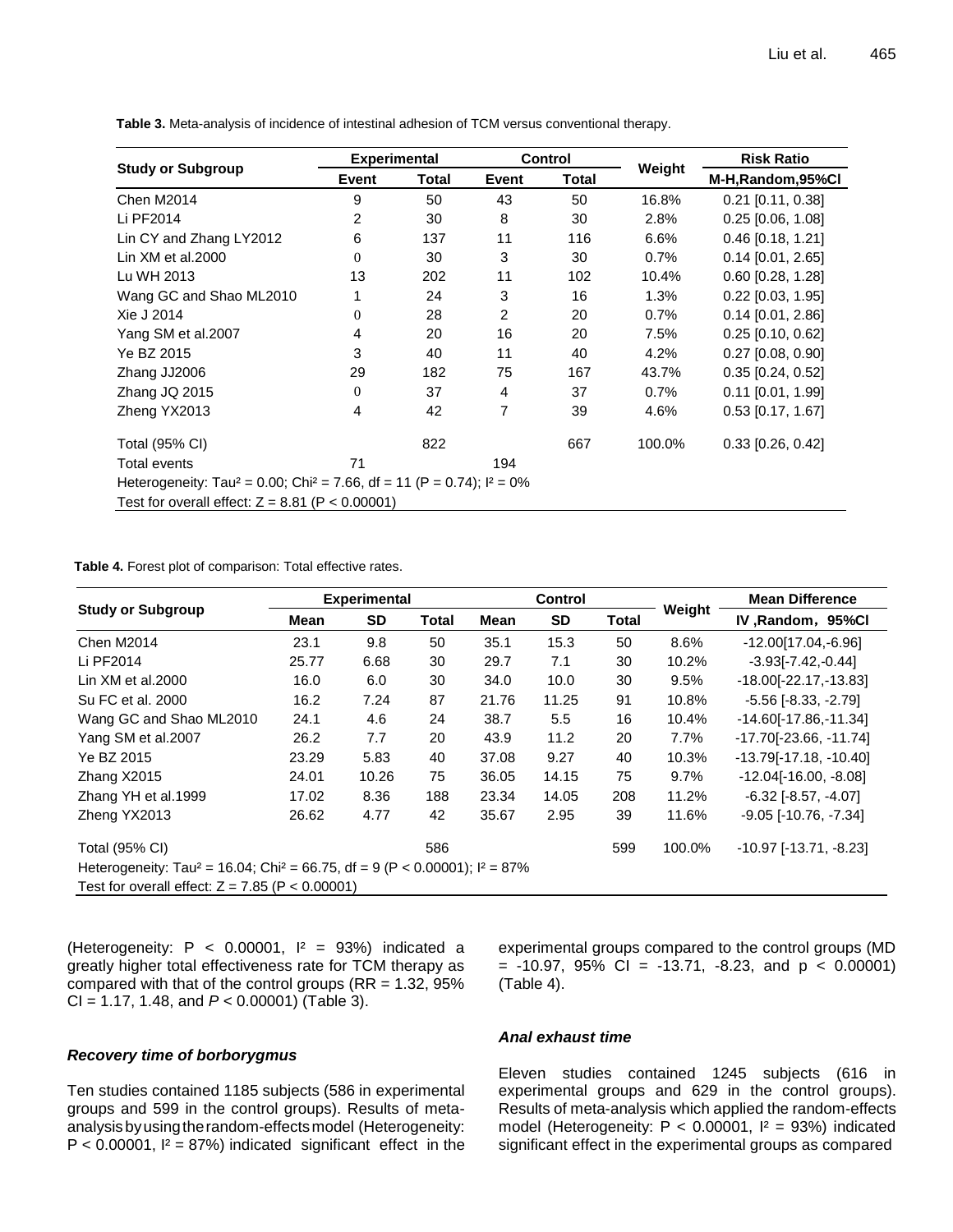|                                                   |                                                                                                        | <b>Experimental</b> |              |       | <b>Control</b> |       |         | <b>Mean Difference</b>          |  |  |
|---------------------------------------------------|--------------------------------------------------------------------------------------------------------|---------------------|--------------|-------|----------------|-------|---------|---------------------------------|--|--|
| <b>Study or Subgroup</b>                          | Mean                                                                                                   | <b>SD</b>           | <b>Total</b> | Mean  | SD             | Total | Weight  | IV, Random, 95%Cl               |  |  |
| <b>Chen M2014</b>                                 | 31.2                                                                                                   | 9.8                 | 50           | 45.3  | 10.1           | 50    | 9.3%    | $-14.10[-18.00,-10.20]$         |  |  |
| Li PF2014                                         | 31.7                                                                                                   | 7.85                | 30           | 37.23 | 7.86           | 30    | $9.3\%$ | $-5.53$ [ $-9.51$ , $-1.55$ ]   |  |  |
| Lin $XM$ et al. $2000$                            | 26.0                                                                                                   | 5.0                 | 30           | 57.0  | 15.0           | 30    | 8.5%    | $-31.00[-36.66, -25.34]$        |  |  |
| Shi WR et al.2001                                 | 38.3                                                                                                   | 4.025               | 30           | 50.1  | 3.957          | 30    | 10.0%   | $-11.80$ [ $-13.82, -9.78$ ]    |  |  |
| Su FC et al. 2000                                 | 31.45                                                                                                  | 12.07               | 87           | 43.25 | 20.54          | 91    | 8.9%    | -11.80 [-16.72, -6.88]          |  |  |
| Wang GC and Shao ML2010                           | 32.0                                                                                                   | 5.0                 | 24           | 69.0  | 10.0           | 16    | $8.7\%$ | -37.00 [-42.29, -31.71]         |  |  |
| Yang SM et al.2007                                | 42.0                                                                                                   | 16.3                | 20           | 66.5  | 8.5            | 20    | 7.2%    | -24.50 [-32.56, -16.44]         |  |  |
| Ye BZ 2015                                        | 31.59                                                                                                  | 7.9                 | 40           | 48.26 | 12.07          | 40    | 9.1%    | -16.67 [-21.14,-12.20]          |  |  |
| Zhang X2015                                       | 32.1                                                                                                   | 10.16               | 75           | 46.34 | 11.2           | 75    | 9.5%    | -14.24 [-17.66,-10.82]          |  |  |
| Zhang YH et al.1999                               | 32.73                                                                                                  | 12.07               | 188          | 44.25 | 20.14          | 208   | $9.6\%$ | $-11.52$ [ $-14.76$ , $-8.28$ ] |  |  |
| Zheng YX2013                                      | 35.41                                                                                                  | 5.02                | 42           | 47.03 | 3.11           | 39    | 10.0%   | $-11.62$ [ $-13.42$ , $-9.82$ ] |  |  |
| Total (95% CI)                                    |                                                                                                        |                     | 616          |       |                | 629   | 100.0%  | $-16.80$ [ $-20.83, -12.77$ ]   |  |  |
|                                                   | Heterogeneity: Tau <sup>2</sup> = 41.36; Chi <sup>2</sup> = 146.07, df = 10 (P < 0.00001); $I^2$ = 93% |                     |              |       |                |       |         |                                 |  |  |
| Test for overall effect: $Z = 8.18$ (P < 0.00001) |                                                                                                        |                     |              |       |                |       |         |                                 |  |  |

**Table 5.** Forest plot of comparison: Recovery time of Borborygmus.

**Table 6.** Forest plot of comparison: Anal exhaust time.

|                                                                                                      |       | <b>Experimental</b> |              |       | <b>Control</b> |              |        | <b>Mean Difference</b>           |  |
|------------------------------------------------------------------------------------------------------|-------|---------------------|--------------|-------|----------------|--------------|--------|----------------------------------|--|
| <b>Study or Subgroup</b>                                                                             | Mean  | <b>SD</b>           | <b>Total</b> | Mean  | <b>SD</b>      | <b>Total</b> | Weight | IV, Random, 95%Cl                |  |
| Li PF2014                                                                                            | 39.03 | 7.02                | 30           | 44.23 | 7.04           | 30           | 23.3%  | $-5.20$ [ $-8.76$ , $-1.64$ ]    |  |
| Lin $XM$ et al. $2000$                                                                               | 49.0  | 9.0                 | 30           | 68.0  | 15.0           | 30           | 19.5%  | $-19.00$ [ $-25.26$ , $-12.74$ ] |  |
| Su FC et al. 2000                                                                                    | 39.08 | 19.06               | 87           | 49.17 | 15.69          | 91           | 21.1%  | $-10.09$ [ $-15.23$ , $-4.95$ ]  |  |
| Yang SM et al.2007                                                                                   | 53.6  | 19.2                | 20           | 77.9  | 15.2           | 20           | 13.3%  | $-24.30$ [ $-35.03$ , $-13.57$ ] |  |
| Zhang YH et al.1999                                                                                  | 38.08 | 19.06               | 188          | 51.17 | 20.36          | 208          | 22.9%  | $-13.09$ [ $-16.97, -9.21$ ]     |  |
| <b>Total (95% CI)</b>                                                                                |       |                     | 355          |       |                | 379          | 100.0% | -13.26 [-18.89, -7.63]           |  |
| Heterogeneity: Tau <sup>2</sup> = 32.19; Chi <sup>2</sup> = 23.60, df = 4 (P < 0.0001); $I^2 = 83\%$ |       |                     |              |       |                |              |        |                                  |  |
| Test for overall effect: $Z = 4.62$ (P < 0.00001)                                                    |       |                     |              |       |                |              |        |                                  |  |

to the control groups (MD =  $-16.80$ , 95% CI =  $-20.83$ ,  $-$ 12.77, and  $P < 0.00001$ ) (Table 5).

#### *Anal defecation time*

Five studies contained 734 subjects (335 in experimental groups and 379 in the control groups). Results of metaanalysis by which applied the random-effects model (Heterogeneity:  $P \lt 0.0001$ ,  $P = 83\%$ ) indicated significant effect in the experimental groups compared to the control groups (MD =-13.26, 95% CI = -18.89, -7.63, and  $P < 0.00001$ ) (Table 6).

#### **Secondary outcomes**

#### *Average time of incision healing*

Only three studies which involved 270 participants

reported average time of incision healing (139 in experimental groups and 131 in the control groups). With random-effects modeling (Heterogeneity:  $P = 0.009$ ,  $I^2 =$ 79%), the pooled data for the 3 studies showed there existed a difference between the experimental (139) and the control groups (131) in terms of the average time of incision healing (MD =  $-1.90$ , 95% CI =  $-2.69$ ,  $-1.10$ , and p < 0.00001) (Table 7).

#### *Termination time of gastrointestinal decompression*

Only 2 studies which involved 574 participants reported the termination time of gastrointestinal decompression. With random-effects modeling (Heterogeneity:  $P = 0.08$ ,  $I^2 = 66\%$ , the pooled data for the two studies showed there existed a difference between the experimental (275) and control groups (299) in terms of the average time of incision healing (MD =  $-26.11$ , 95% CI =  $-31.65$ ,  $-20.56$ ,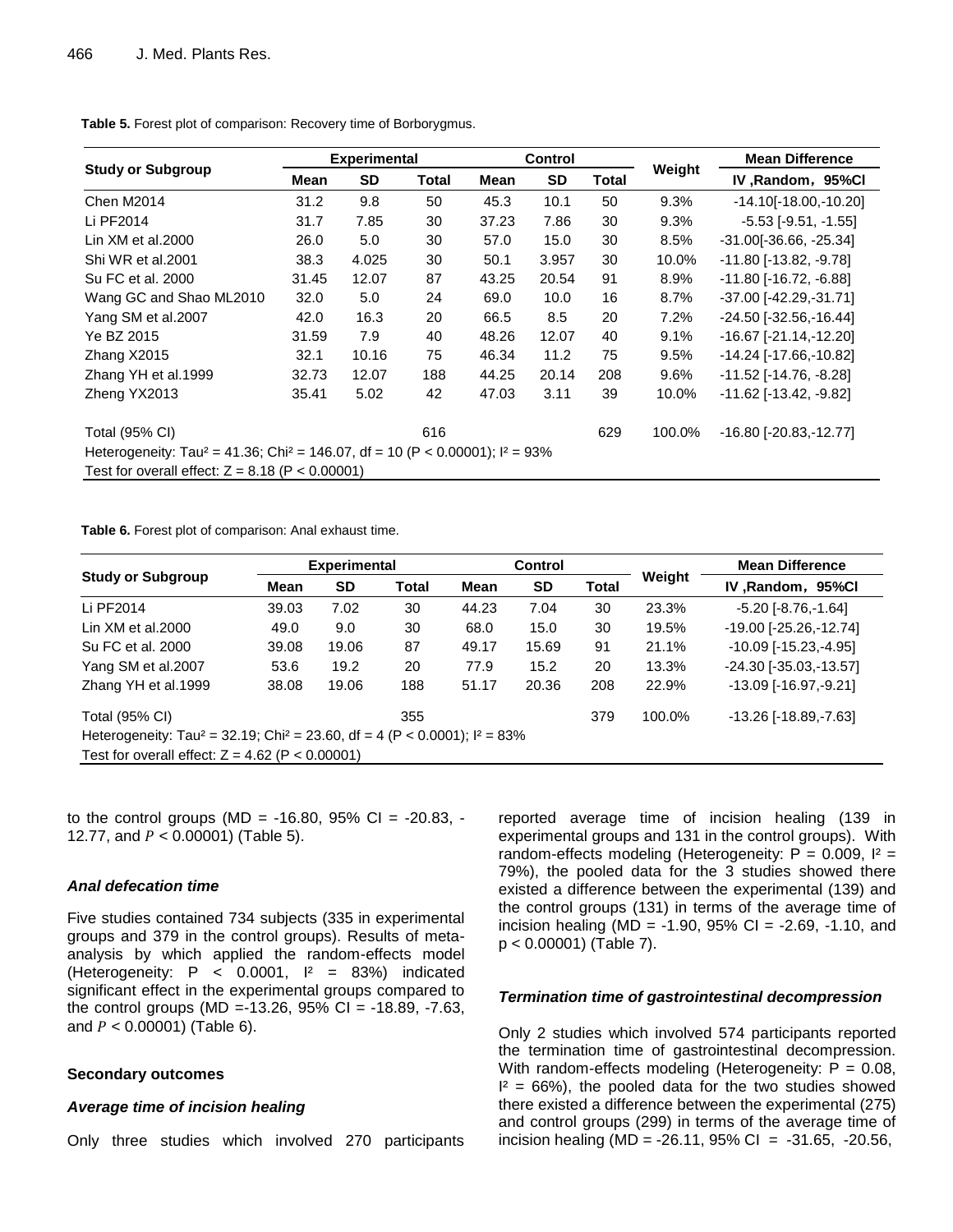**Table 7.** Forest plot of comparison: Anal defecation time.

|                                                                                                   |                   | <b>Experimental</b> |       |                   | <b>Control</b> |       |        | <b>Mean Difference</b>        |
|---------------------------------------------------------------------------------------------------|-------------------|---------------------|-------|-------------------|----------------|-------|--------|-------------------------------|
| <b>Study or Subgroup</b>                                                                          | <b>SD</b><br>Mean |                     | Total | <b>SD</b><br>Mean |                | Total | Weight | IV, Random, 95%Cl             |
| Wang GC and Shao ML2010                                                                           | 6.3               | 0.5                 | 24    | 8.1               | 0.4            | 16    | 42.0%  | $-1.80$ [ $-2.08$ , $-1.52$ ] |
| Ye BZ 2015                                                                                        | 8.24              | 2.06                | 40    | 11.37             | 2.85           | 40    | 24.2%  | $-3.13$ $[-4.22, -2.04]$      |
| Zhang X2015                                                                                       | 8.44              | 1.62                | 75    | 9.58              | 2.45           | 75    | 33.8%  | $-1.14$ [ $-1.80$ , $-0.48$ ] |
| Total (95% CI)                                                                                    |                   |                     | 139   |                   |                | 131   | 100.0% | $-1.90$ [ $-2.69$ , $-1.10$ ] |
| Heterogeneity: Tau <sup>2</sup> = 0.37; Chi <sup>2</sup> = 9.47, df = 2 (P = 0.009); $I^2 = 79\%$ |                   |                     |       |                   |                |       |        |                               |
| Test for overall effect: $Z = 4.68$ (P < 0.00001)                                                 |                   |                     |       |                   |                |       |        |                               |

**Table 8.** Forest plot of comparison: Average time of incision healing.

|                                                   |                                                                                                   | <b>Experimental</b> |       |       | Control |              |        | <b>Mean Difference</b>  |  |  |  |  |
|---------------------------------------------------|---------------------------------------------------------------------------------------------------|---------------------|-------|-------|---------|--------------|--------|-------------------------|--|--|--|--|
| <b>Study or Subgroup</b>                          | Mean<br><b>SD</b>                                                                                 |                     | Total | Mean  |         | <b>Total</b> | Weight | IV, Random, 95%Cl       |  |  |  |  |
| Su FC et al. 2000                                 | 69.45                                                                                             | 11.25               | 87    | 92.54 | 21.3    | 91           | 46.8%  | $-23.09[-28.06,-18.12]$ |  |  |  |  |
| Zhang YH et al.1999                               | 70.04                                                                                             | 15.25               | 188   | 98.8  | 25.62   | 208          | 53.2%  | -28.76[-32.87,-24.65]   |  |  |  |  |
| Total (95% CI)                                    |                                                                                                   |                     | 275   |       |         | 299          | 100.0% | $-26.11[-31.65,-20.56]$ |  |  |  |  |
|                                                   | Heterogeneity: Tau <sup>2</sup> = 10.66; Chi <sup>2</sup> = 2.97, df = 1 (P = 0.08); $I^2 = 66\%$ |                     |       |       |         |              |        |                         |  |  |  |  |
| Test for overall effect: $Z = 9.23$ (P < 0.00001) |                                                                                                   |                     |       |       |         |              |        |                         |  |  |  |  |

**Table 9.** Forest plot of comparison: Blood plasma fibrinogen (FIB).

|                                                                                                  |      | <b>Experimental</b> |              |             | <b>Control</b> |       | Weight | <b>Mean Difference</b>       |  |  |
|--------------------------------------------------------------------------------------------------|------|---------------------|--------------|-------------|----------------|-------|--------|------------------------------|--|--|
| <b>Study or Subgroup</b>                                                                         | Mean | <b>SD</b>           | <b>Total</b> | <b>Mean</b> | <b>SD</b>      | Total |        | IV, Random, 95%Cl            |  |  |
| Yang SM et al.2007                                                                               | 4.58 | 0.96                | 20           | 5.61        | 1.31           | 20    | 41.2%  | $-0.88$ [ $-1.53,-0.23$ ]    |  |  |
| Zhang YH et al.1999                                                                              | 0.45 | 0.03                | 188          | 0.5         | 0.55           | 208   | 58.8%  | $-0.13$ [ $-0.32$ , $0.07$ ] |  |  |
| Total (95% CI)                                                                                   |      |                     | 208          |             |                | 228   | 100.0% | $-0.44$ [ $-1.16$ , $0.29$ ] |  |  |
| Heterogeneity: Tau <sup>2</sup> = 0.22; Chi <sup>2</sup> = 4.70, df = 1 (P = 0.03); $I^2 = 79\%$ |      |                     |              |             |                |       |        |                              |  |  |
| Test for overall effect: $Z = 1.17$ (P = 0.24)                                                   |      |                     |              |             |                |       |        |                              |  |  |

and  $P < 0.00001$ ) (Table 8).

#### *Blood plasma fibrinogen (FIB)*

Only 2 studies contained 436 participants which reported the Blood plasma fibrinogen (FIB). With random-effects modeling (Heterogeneity:  $P = 0.08$ ,  $I^2 = 66\%$ ), the pooled data for the two studies showed no difference between the experimental (208) and control groups (228) in the blood plasma fibrinogen (SMD =  $-0.44$ , 95% Cl =  $-1.16$ , 0.29, and  $P = 0.24$ ) (Table 9).

# *Adverse events*

No studies reported adverse events in the experimental groups or the control groups. It seemed to be safe to use TCM in clinical practice. However, this point needed further investigation.

#### *Assessment of Publication Bias*

In this review, funnel plots of incidence, total effective rate, the recovery time of borborygmus and anal exhaust time were evaluated in Figure 3. Visual inspection of funnel plots was not substantially symmetrical, suggesting some evidences of publication bias.

#### **DISCUSSION**

#### **Summary of evidence**

Even though most of the trials were small in terms of size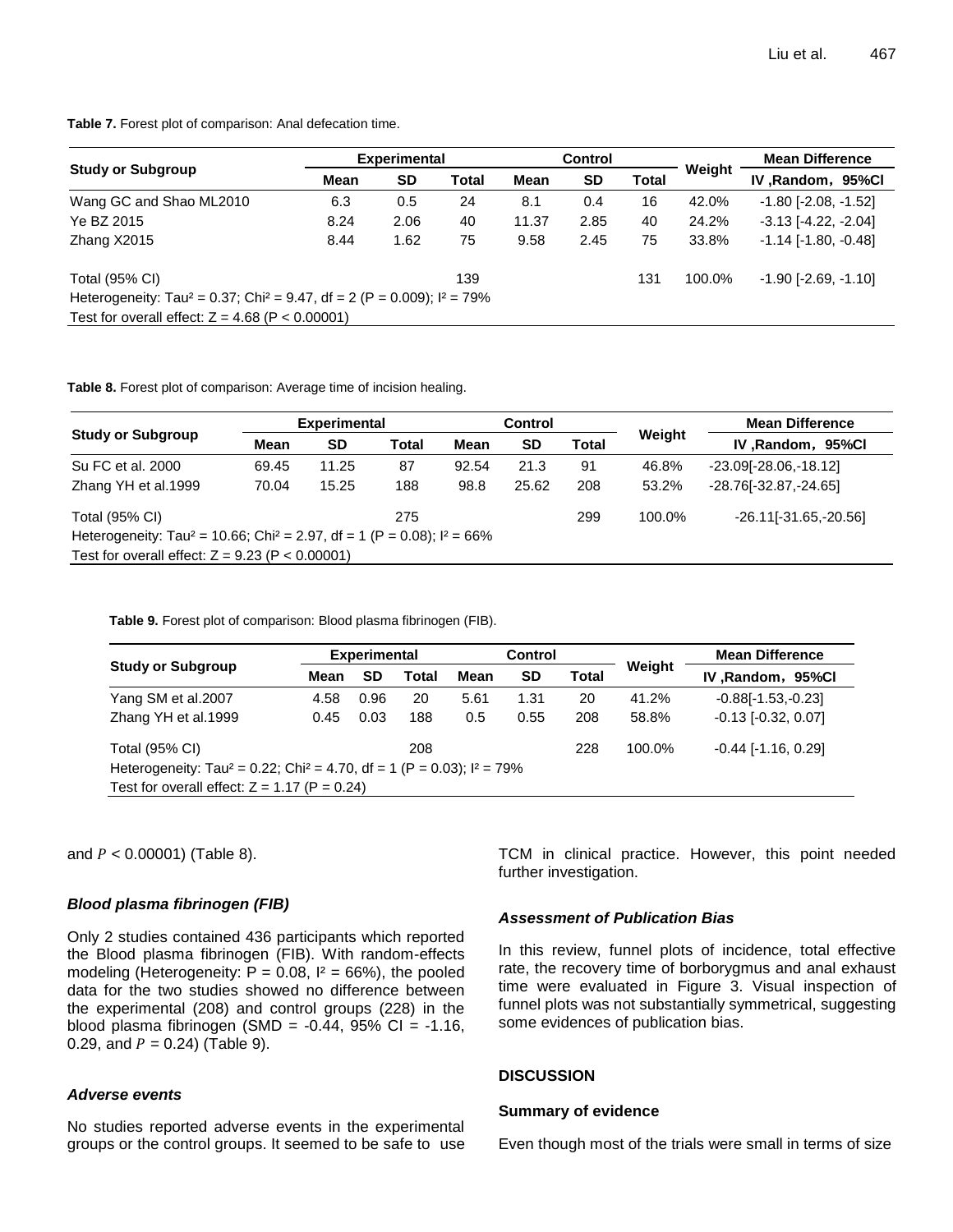

**Figure 3.** (1) Funnel plot of incidence; (2) total effective rate; (3) the recovery time of borborygmus; (4) Anal exhaust time.

with poor methodological quality, the analysis of the pooled data showed a consistently superior effect of TCM in terms of incidence, total effective rate, and the recovery of gastrointestinal function and incision healing as compared with to the control groups. However, the pooled data for the two studies showed no difference in the blood plasma fibrinogen (FIB), which was not in accordance with the included research. In addition, only one study reported the prothrombin time (PT) and the activated partial thromboplast in time (APTT) of TCM group was longer than that of control group after TCM therapy (Yang et al., 2007). Additionally another study reported that the whole blood viscosity, plasma viscosity were significantly lower in the TCM group than that in the control group (Zhang et al.,1999), which demonstrated that TCM could prevent postoperative intestinal adhesion through anticoagulation, fibrinolysis and the reduction of

abdominal fibrinogen concentration (Yang et al., 2007; Zhang et al., 1999). Furthermore, only one study reported that the serum IL-2 of the TCM enema group was significantly higher than that of the control group, which meant that TCM enema could promote the immune response after abdominal surgery and improve antiinfection ability. Also results showed that the blood gastrin and motilin levels in the enema group were significantly higher than those in the control group, both of which can enhance gastrointestinal motility (Shi et al., 2011). However, these evaluation indexes were not analyze due to the unavailability of more available studies, more sensitive and effective physiological and biochemical indexes. And seroimmunological indicators needed further evaluation in the future. There were few adverse effects, and no patients dropped out of their trials due to adverse effects.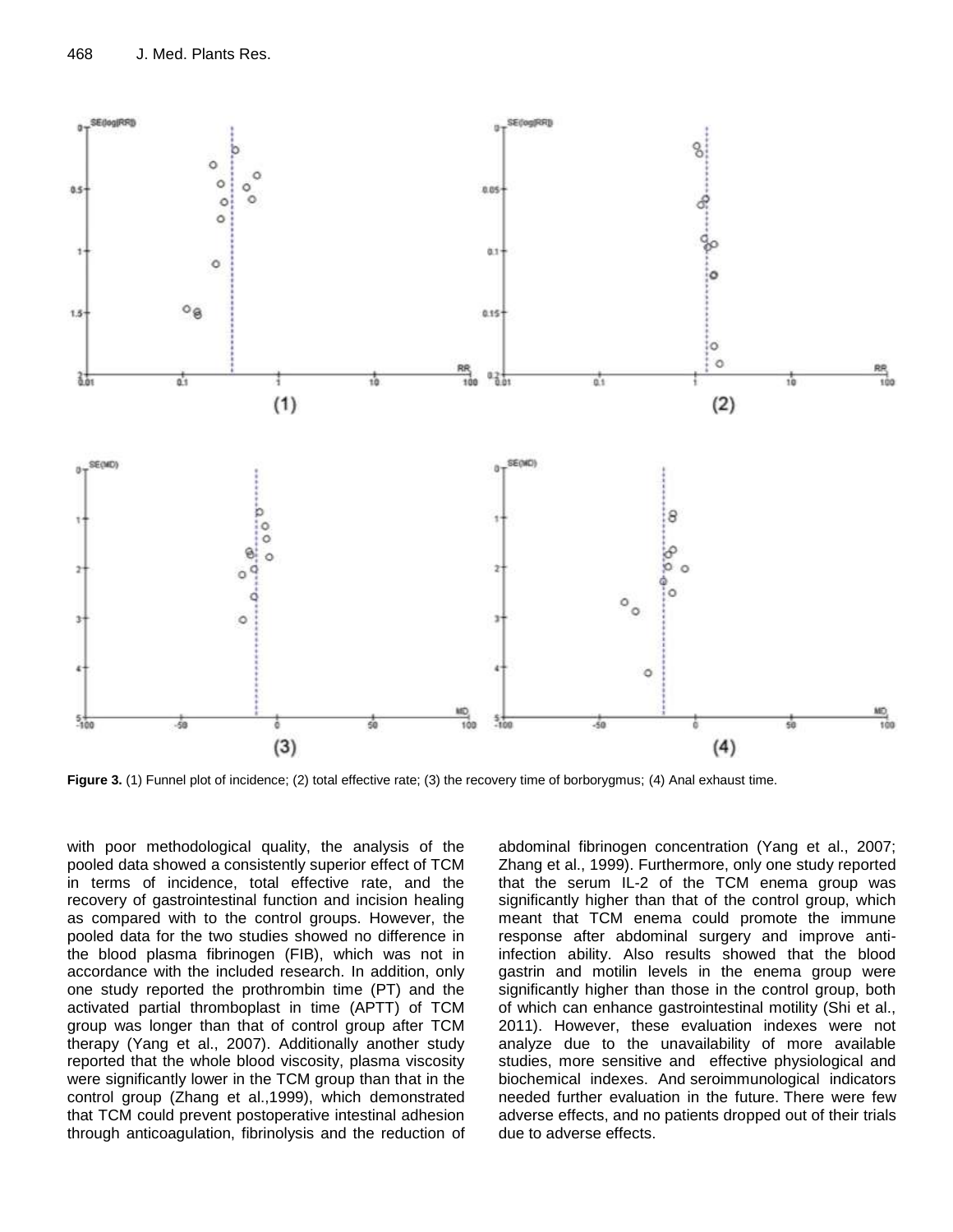#### **Possible rationales for EA-TCM for treatment of intestinal adhesion**

TCM holistic medical system has developed through accumulating intelligence from ancient theories (such as the seminal text of TCM titled the "Yellow Emperor's Inner Canon") and daily life experiences as well as continuous refining and experimenting by generations of practitioners. The comprehensive approach of TCM emphasizes focuses more on disease prevention through the restoration of syndromes (Zheng) or "pathophysiologic" status. From the TCM perspective of TCM, body constitution is transient in nature and a disease may ensue when the inner harmony of a human body is disrupted in response to the external environment (Low et al., 2016). According to principle of determination of treatment based on the TCM of differentiation syndrome, intestinal adhesion of the patients were divided into stagnation of qi and blood stasis type, syndrome of intestinal heat and fu-organ excessiveness type and accumulation of cold evil in the intestines type, the scholars added or subtracted some kinds of TCM herbs according to various clinic manifestation in clinical practice, which were based on the TCM principles. Although the components and methods of TCM used in each trial in our meta-analysis varied, the treatment principles were consistent: purging the bowels and activating blood circulation, reduce the production or inflammatory factors and the effusion of fibrin, increase the activity of plasminogen activators and so on and so forth (Xie et al., 2014).

The most common compositions in these TCM formulas were Berberine Hydrochloride (Berberine), a natural plant alkaloid derived from Rhizoma Coptidis, since research results showed it could significantly lower expression of inflammatory cytokines interleukin-1β(IL-1β), Interleukin 6(IL-6), transforming growth factorβ(TGF- β), tumor necrosis factor-α (TNF-α), and clinical TCM practioners used it as a promising strategy to prevent adhesion by down regulating intercellular adhesion molecule-1(ICAM-1) and reduce inflammation by inhibiting the transforming growth factor-activated kinase 1(TAK1)/c-Jun N-terminal kinase (JNK) and TAK1/nuclear factork B (NF-kB) signaling (TAK1/JNKand TAK1/NF-kB signaling) after abdominal surgery, which brought out a good therapeutic approach for the management of postoperative abdominal adhesion and inflammation (Zhang et al., 2014).

Rhein-arginine (RhA), which is derived from rhubarb, could prevent the formation of postoperative intestinal adhesion in two ways: (1) Reducing vascular permeability, reducing seepage, inhibiting connective tissue proliferation and suppressing excessive expression of inflammatory cytokines; (2) Reducing the hydroxyproline (Hyp) contents of cecal, reducing the expression of transforming growth factor beta 1(TGF-â1), inhibiting increased activity of plasminogen activator inhibitor (PAI) and increasing tissue-type-plasminogen activator (t-PA) activity. As a result, the activity of plasminogen was enhancing the fibrinogen effusion to dissolved (Yin, 2009).

Ligustrazine was extracted from Rhizoma Chuanxiong. It was a piece of herbal medicine which could promote blood circulation, increase the amount of opened tiny blood vessel, speed up the blood circulation, resist blood platelet congregation, and restrain the smooth muscle constriction showing prominent anti-inflammatory property. Furthermore, reduce the percentage of the blood WBC as well as the concentration of the plasma fibrinogen(FIB), and the serum levels of IL-1â, IL-6, TNFα, inhibit the proliferation of hypertrophic scar fibroblasts and decrease the degree of peritoneal adhesions (Shi, 2007).

Paeonol was the main effective constituent in Cortex Moutan, which could significantly reduce the blast of [fibrocyte](https://www.baidu.com/link?url=xUzEf1SBkSCO1mIg5TixNM0kiBHkDOCoZehw1HPOA-YE0MSH0wOlnCWLTJFzH40b&wd=&eqid=dbfb50f700035f670000000558d3961a) proliferation which was affected by the inflammatory factor lipopolysaccharide (LPS) and tumor necrosis factor (TNF). It also has the up-regulation effects in mesothelial cell proliferation, while mesothelial cell and blast of fibriocyte are very important cells in the process of peritoneal adhesion. This Chinese herb can also modulate the excreting of tissue-type plasminogen activator (t-PA) /plasminogen activator inhibitor (PAI) by changing the interaction of macrophages and mesothelial cells. Furthermore, this Chinese herb could also promote fibrin dissolving. Thus, it can prevent peritoneal adhesion from occurring (Yang, 2007).

Salvianolate, which was derived from Salvia Miltiorrhiza, significantly reduces the extent of postoperative intestinal adhesion by obviously decreasing the levels of IL-lβ, TNF-α and TGF-β1 expression levels, and inhibiting fibrous connective tissue hyperplasia. And Salvia Miltiorrhiza, had been shown to prevent intestinal adhesion in rat models due to its pharmacological effects to minimize postoperative depression of local fibrinolytic activity, reduce the severity of postoperative adhesions, and alleviate the pathological injuries at the site of adhesion (Sui et al., 2007)

In addition to the aforementioned single compositions of herbs, the compound TCM formula, which based on the functional classification principle of junchenzuoshi rules, and the traditional principle of syndrome differentiation, lay emphasis on holistic health care, demonstrated more remarkable curative effect. The pharmacodynamics molecules in TCM ingredient molecules could be divided into jun-component, chencomponent, zuo-component, and shi-component in each decoction (Long et al., 2008). For example, Salvia Magnolia mixture, had enterokinetic and decreasing peristalsis affection, and significantly lower blood viscosity and reduce plasma fibrinogen levels to effectively prevent the occurrence of adhesion (Wang and Shao, 2010). Dahuangmudanpi decoction could suppress growth and proliferation of peritoneal adhesion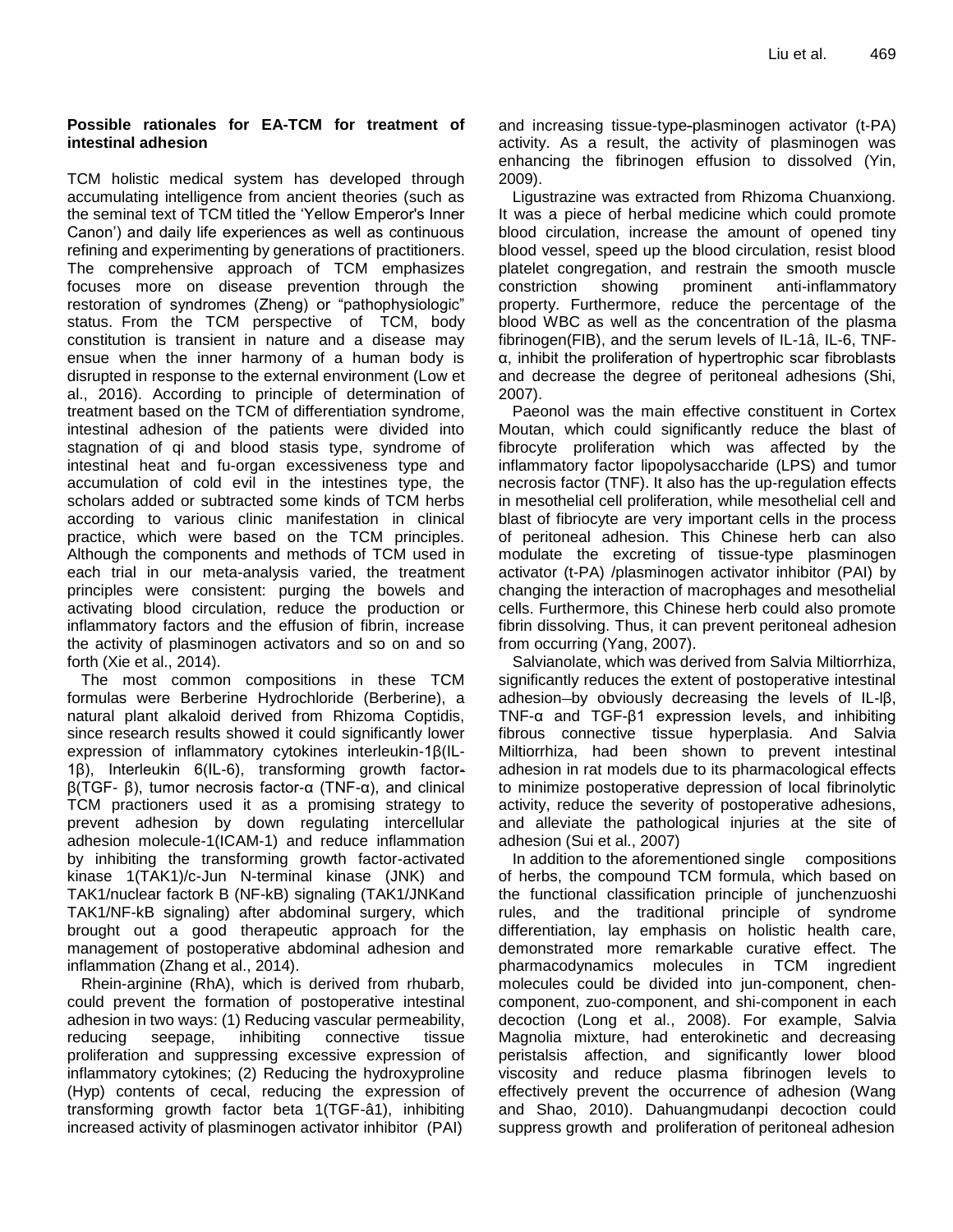fibroblasts and promote apoptosis (Zhang, 2015). TaozhiZhipu mixture has good effect on stimulating post operational gastrointestinal peristalsis and preventing the occurrence of post operational intestinal adhesion (Su et al., 2000; Zhang et al., 1999). Modified Da Cheng Qi decoction could obviously decrease the concentration of the fibrinogen in abdominal exudates and accelerate the decomposition of the fibrinogen, and could evidently reduce the severity of adhesion (Wu and Li, 2014; Yu, 2015). Zhi Pu hollow type suppositories has good antiinflammatory effect, affect blood WBC,TNF-αcontent, FIB level and can adjust moiling, gastrin, glucagon levels to promote peristalsis, maintain and protect the integrity of intestinal serosa to protect the outer layer of mesothelial cells, forming a layer of barrier, but also may control the proliferation of fibroblasts (Zhang, 2009); Xue Fu Zhu Yu prescription, the promoting blood flow principle representative prescription, could treat abdominal accretion effectively through anti-oxidation, improving hemorrheology situation (Wu and Li, 2014; Yu et al., 2015). Huoxuetong luoliqitongbian decoction could decrease fibrinogen(FIB) in plasma and celiac liquid, increase fibrin degradation products(FDP) density, suppress transforming growth factor (TGF-b) mRNA expression in the adhesion tissue, improve exudation and fibrosis, and decrease the degree of peritoneal adhesion significantly etc (He et al., 2014).

Apart from TCM decoction, to some extent, enema with TCM could decrease the expression of the IgG antigen and serum TNF-á levels (Liu, 2013; Xie et al., 2014). The result suggested the TCM enema could lower fibrinogen and cut down fibrin and lessen inflammatory effect in tissue (He et al., 2014). On the other hand, it increased blood glutathione peroxidase (GSH-Px) content which was against the destroying of strong oxidative free radical to tissues and strengthened the second line of defense against free radical. All these effects contributed to the prevention of inflammatory and preventive of postoperative intestinal adhesions (Shi et al., 2011; Tai et al., 2005; Zhang, 2015).

TCM form acupuncture was known to inhibit pain and promote gastrointestinal motility. Those acupoints (e.g. zhusanli, shangjuxu, neiguan, gongsun, zhongwan) were selected because they were well-known meridians for treating gastrointestinal disorders. Acupuncture could relieve the edema of the obstructive intestinal tissues, improve the ultrastructure injury of the obstructive intestinal tissues, and promote the recovery of the function and morphology of the mitochondria as well as rough surface endoplasmic reticulum (RSER). Acupuncture could also elevate the synthesis and secretion of SIgA, increaseCD<sub>4</sub><sup>+</sup> lymphocytes and ratio of  $CD_8^+ / CD_8^+$ , enhance the intestinal local immunity and reduce the intestinal bacteria translocation (Chen et al., 2014; Li et al., 2016). Early postoperative electroacupuncture could significantly lower the elevated levels of inflammatory mediators such as tumor necrosis factorα (TNF-α), nitric oxide (NO), nitric oxide synthase (NOS),

and the expression of vascular endothelial growth factor (VEGF) to decrease angiogenesis. The activation of cholinergic anti-inflammatory pathway might be another mechanism through which electro-acupuncture exerts the anti-inflammatory and inhibitive effects on abdominal adhesion (Li et al., 2014).

# **Conclusion**

Our study highlights that searching on complementary and alternative therapies may have potential benefits for common diseases. Unfortunately, there exist considerable knowledge deficits about TCM especially in western world. Therefore, in the modem clinical practice, in order to make TCM serve people all over the world better and to accelerate the promising TCM-based new drug development, future studies should be based on the classical medical prescriptions, which refers to those recorded in the books before Han dynasty and "Treatise on Febrile and Miscellaneous Diseases' written by Zhang Zhongjing. Furthermore, it is necessary to bring the ancient practice of TCM into line with modern western medicine standards governed by the principle of 'unification, simplification, coordination, and optimization' (Liu et al., 2016). While the fact that TCM may be effective in treating intestinal adhesion is encouraging, it is not conclusive due to the low methodological quality of the RCTs. However, this study hope to provide useful experience for further studies on TCM and more highquality RCTs, with low risk of bias and adequate sample sizes, in order to demonstrate its true effects.

# **CONFLICT OF INTERESTS**

The authors have not declared any conflict of interests.

# **ACKNOWLEDGMENTS**

This study was supported by the gratification from the Department of Science and Technology of Sichuan Province, Luzhou Municipal People's Government, joint special foundation of Luzhou Medical College (Gratification No.14JC0070); Department of Science and Technology of Sichuan Province, Luzhou Municipal People's Government (Gratification No. 2013LZLY-J35); Research project of Sichuan provincial health and Family Planning Commission 4 (Gratification No. 140028).

#### **REFERENCES**

- Akyildiz H, Akcan A, Sozuer E, Kucuk C, Yilmaz N, Deniz K (2008). The preventive effect of Met-RANTES on postoperative intraperitoneal adhesion formation in the rat model. Surgery 144(3):404-409.
- Chen M (2014). Clinical observation of Simo decoction combined with acupuncture and moxibustion therapy in the Prevention of appendectomy postoperative intestinal a dhesion. J. Emerg. Tradit.